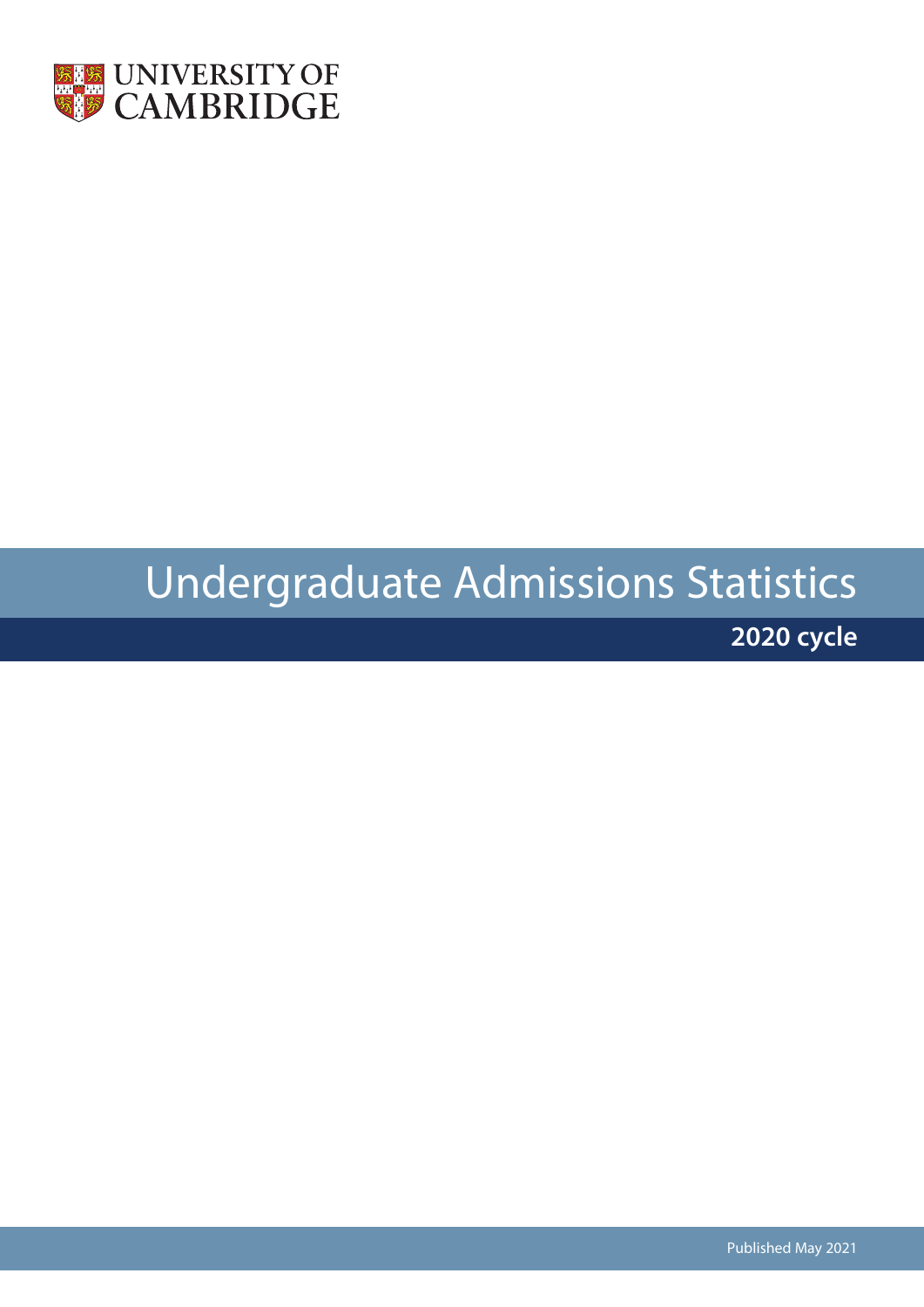**The following tables and charts are produced annually and are intended to provide a statistical analysis of applicants to the Cambridge Colleges.**

**The data has been prepared on behalf of the Admissions Forum of the Cambridge Colleges by the Cambridge Admissions Office (email: caodata@admin.cam.ac.uk).**

## **Contents**

Undergraduate admissions statistics are provided in the following categories:

| 1              | <b>School/college type</b>           | 4  |
|----------------|--------------------------------------|----|
| $\overline{2}$ | <b>Region</b>                        | 6  |
| 3              | <b>A Level profile</b>               | 9  |
| 4              | <b>Subject</b>                       | 10 |
| 5              | <b>College</b>                       | 21 |
| 6              | Age                                  | 25 |
| $\overline{z}$ | <b>Geodemographic classification</b> | 26 |
| 8              | <b>Ethnicity</b>                     | 28 |
| 9              | <b>Disability</b>                    | 31 |
| 10             | The admissions process               | 32 |

## Notes for information

- These statistics refer to applications made from September 2019 onwards for admission to courses starting in October 2020 or by deferred entry to courses starting in October 2021. Applicants holding a deferred offer from previous admissions rounds are not included. Please note that the statistics also exclude 285 applicants through UCAS who did not submit a Supplementary Application Questionnaire (SAQ) in addition to a UCAS application, as required to complete their submission to the University.
- The term 'Home' refers to applicants who have indicated in their UCAS application that they are permanently resident in the UK. For more information about the UCAS application process, please see: **www.ucas.com/undergraduate/applying-to-university**.
- Offer figures refer to applicants who received a conditional or unconditional offer of a place.
- Acceptance figures include only those applicants who received an unconditional firm offer of a place. It excludes those made conditional offers who were unsuccessful at confirmation.
- Success rate figures show the proportion of applicants accepted at confirmation.
- Percentages throughout have been rounded to one decimal place, so values given may not always add up to 100.
- Please note that the statistics are not intended for use in the University's return to the Office for Students (OfS), as they are calculated on a different basis.
- Equivalent tables for the previous application cycle may be found in: **www.undergraduate.study.cam.ac.uk/files/publications/ug\_admissions\_statistics\_2019\_cycle\_0.pdf**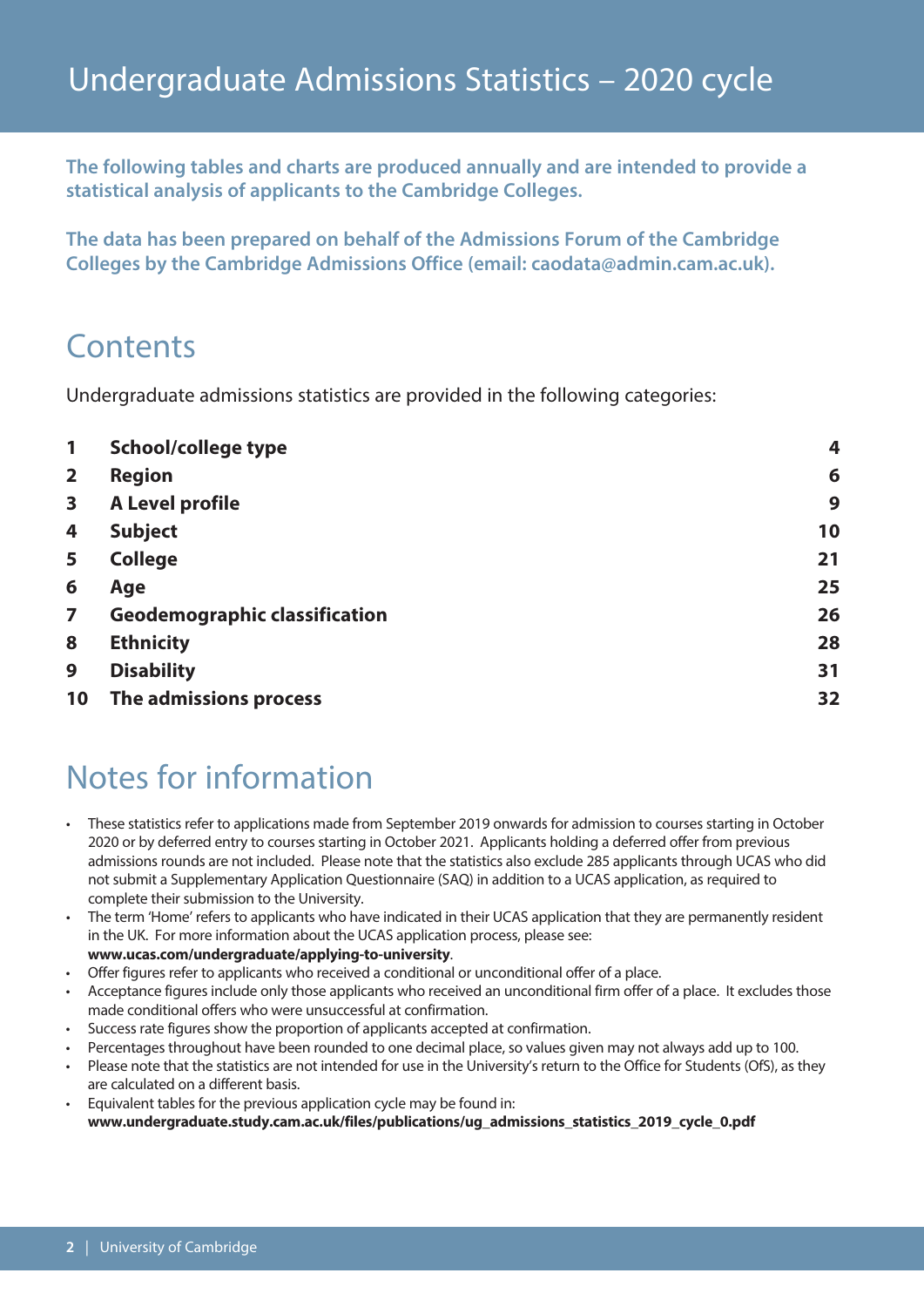## Summary

The 2020 admissions cycle was highly unusual, owing to the COVID-19 pandemic and the impact this had on the awarding of school leaving examination results. As a consequence, the University of Cambridge accepted over 450 more undergraduates than usual.

Please note that last year's figures are shown in *italics* in brackets.

#### **Table 1.1 Applications, offers and acceptances by type of school/college and gender**

- The total number of applications is 20,426 (*19,359*), an increase of 5.5%.
- The total number of offers is 4,710 (*4,694*), an increase of 0.3%.
- The total number of acceptances is 3,997 (*3,528*), an increase of 13.3%.
- The male:female ratio of accepted students is 48:52 (*51:49*).
- For applications from Home students attending UK schools/colleges the proportions of acceptances by school/college type are:
	- Maintained 70.6% (*68.7%*)
	- Independent 29.4% (*31.3%*)

#### **Table 3.1 Home applications, offers and acceptances by A Level profile and gender**

- Of those accepted, 98.6% (*94.8%*) achieved the equivalent of A\*AA or better counting **only** their best three A Levels excluding General Studies and Critical Thinking.
- The number of **unsuccessful** applicants who went on to achieve the equivalent of A\*AA or better counting **only** their best three A Levels excluding General Studies and Critical Thinking is 6,392 (*4,002*).

#### **Table 7.1 Home applicants, offers and acceptances by HE participation neighbourhood (POLAR4 quintile)**

- The proportion of those accepted whose home postcode has a matching value in the POLAR4 directory and who are in the lowest participation quintile is 5.3% (*4.6%*).
- The proportion of those accepted whose home postcode has a matching value in the POLAR4 directory and who are in the lowest two participation quintiles is 14.1% (*13.0%*). In addition, 0.6% (*0.7%*) of those accepted had a home postcode with no match or value in the POLAR4 directory.

#### **Table 7.2 Home applicants, offers and acceptances by OAC flag**

The proportion of those accepted whose home postcode has a matching value in the OAC directory and who are in a flagged subgroup is 19.1% (*18.8%*). In addition, 0.3% (*0.6%*) of those accepted had a home postcode with no match or value in the OAC directory.

#### **Table 7.3 Home applicants, offers and acceptances by IMD flag**

• The proportion of those accepted whose home postcode has a matching value in the IMD directory and who are in a flagged quintile is 21.6% (*19.7%\**). In addition, 0.3% (*0.6%*) of those accepted had a home postcode with no match or value in the IMD directory.

#### **Table 8.1 Home applicants, offers and acceptances by ethnicity and gender**

The proportion of those accepted whose ethnicity is known and who declare they have an ethnic minority background or other is 29.3% (*27.8%*). In addition, 1.0% (*0.8%*) of those accepted chose not to declare their ethnic origin.

#### **Table 9.1 Applicants, offers and acceptances by disability**

- The proportion of those accepted who declare they have a disability is 8.9% (*6.8%*).
- The IMD flag has changed, so last year's summary figure has been re-calculated here on the same basis for ease of comparison. From the 2020 cycle onwards, home postcodes in the lowest two IMD quintiles are flagged; prior to this, the lowest three IMD *deciles* were flagged.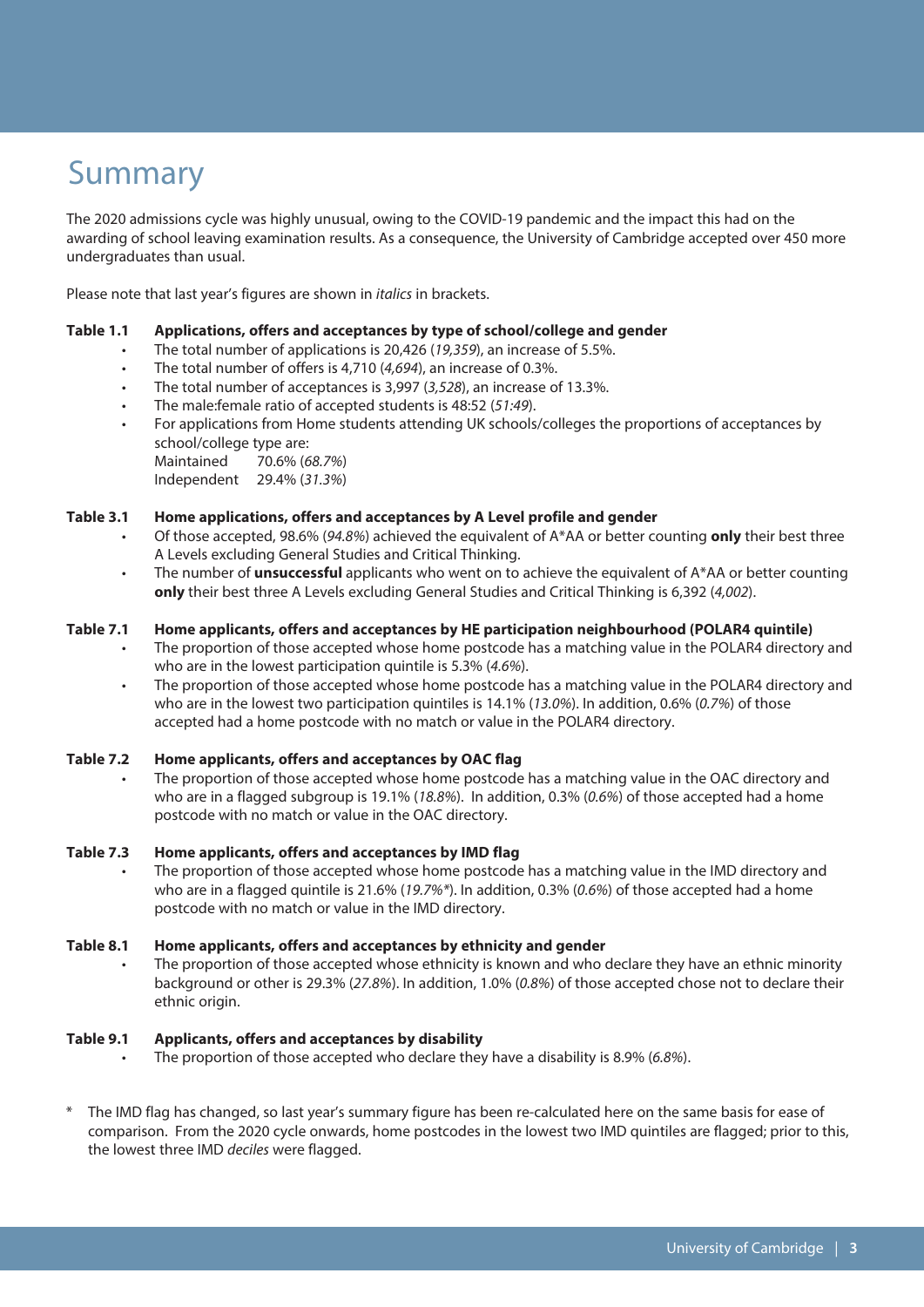## **Table 1.1 Applications, offers and acceptances to Cambridge by type of school/college and gender 2020**

|                          |             | <b>Applications</b> |               |       |       | <b>Offers</b>             |        |       |             | <b>Acceptances and success rates</b> |               |       |                  |  |
|--------------------------|-------------|---------------------|---------------|-------|-------|---------------------------|--------|-------|-------------|--------------------------------------|---------------|-------|------------------|--|
| Type of school/college   | <b>Male</b> | <b>Female</b>       | <b>Totals</b> | $\%$  | Male  | <b>Female</b>             | Totals | $\%$  | <b>Male</b> | <b>Female</b>                        | <b>Totals</b> | $\%$  | Success rate (%) |  |
|                          |             |                     |               |       |       | <b>Home applications</b>  |        |       |             |                                      |               |       |                  |  |
| <b>Maintained</b>        | 4,743       | 4,494               | 9,237         | 45.2  | 1,107 | 1,359                     | 2,466  | 52.4  | 942         | 1195                                 | 2,137         | 53.5  | 23.1             |  |
| Comprehensive School     | 2,585       | 2,465               | 5,050         | 24.7  | 543   | 722                       | 1,265  | 26.9  | 462         | 631                                  | 1,093         | 27.3  | 21.6             |  |
| Grammar School           | 1,249       | 1,058               | 2,307         | 11.3  | 367   | 366                       | 733    | 15.6  | 322         | 335                                  | 657           | 16.4  | 28.5             |  |
| Sixth Form College       | 651         | 673                 | .324          | 6.5   | 150   | 201                       | 351    | 7.5   | 118         | 170                                  | 288           | 7.2   | 21.8             |  |
| FE and Tertiary Colleges | 258         | 298                 | 556           | 2.7   | 47    | 70                        | 117    | 2.5   | 40          | 59                                   | 99            | 2.5   | 17.8             |  |
| Independent              | 1,849       | 1,587               | 3,436         | 16.8  | 479   | 481                       | 960    | 20.4  | 438         | 450                                  | 888           | 22.2  | 25.8             |  |
| Other and Overseas       | 295         | 420                 | 715           | 3.5   | 42    | 72                        | 114    | 2.4   | 33          | 64                                   | 97            | 2.4   | 13.6             |  |
| <b>Subtotals</b>         | 6,887       | 6,501               | 13,388        | 65.5  | 1,628 | 1,912                     | 3,540  | 75.2  | 1,413       | 1,709                                | 3,122         | 78.1  | 23.3             |  |
|                          |             |                     |               |       |       | <b>Other applications</b> |        |       |             |                                      |               |       |                  |  |
| Maintained               | 32          | 31                  | 63            | 0.3   |       |                           | 3      | 0.1   |             | $\overline{2}$                       | 3             | 0.1   | 4.8              |  |
| Independent              | 388         | 428                 | 816           | 4.0   | 78    | 81                        | 159    | 3.4   | 64          | 65                                   | 129           | 3.2   | 15.8             |  |
| Other and Overseas       | 3,274       | 2,885               | 6,159         | 30.2  | 578   | 430                       | 1,008  | 21.4  | 423         | 320                                  | 743           | 18.6  | 12.1             |  |
| <b>Subtotals</b>         | 3,694       | 3,344               | 7,038         | 34.5  | 657   | 513                       | 1,170  | 24.8  | 488         | 387                                  | 875           | 21.9  | 12.4             |  |
| <b>Totals</b>            | 10,581      | 9,845               | 20,426        | 100.0 | 2,285 | 2,425                     | 4,710  | 100.0 | 1,901       | 2,096                                | 3,997         | 100.0 | 19.6             |  |

This table counts all applications, regardless of domicile, but provides a split between Home and all other applications.

The terms'Maintained' and'Independent'refer to UK schools/colleges, so figures provided in the lower half of the table against the 'Maintained' and'Independent' labels refer to applicants permanently resident outside the UK applying following education in UK schools/colleges. The 'Other and Overseas' category consists largely of applicants at schools and colleges outside the UK, but includes applicants from a variety of non-school/college institutions within the UK. Academies in England are counted within the Comprehensive School category if their admissions policy is non-selective, or the Grammar School category if their admissions policy is selective.

For applications from Home students attending UK schools/colleges the proportions of acceptances by school/college type are:

Maintained **70.6%** (*68.7% in the previous cycle*) Independent **29.4%** (*31.3% in the previous cycle*)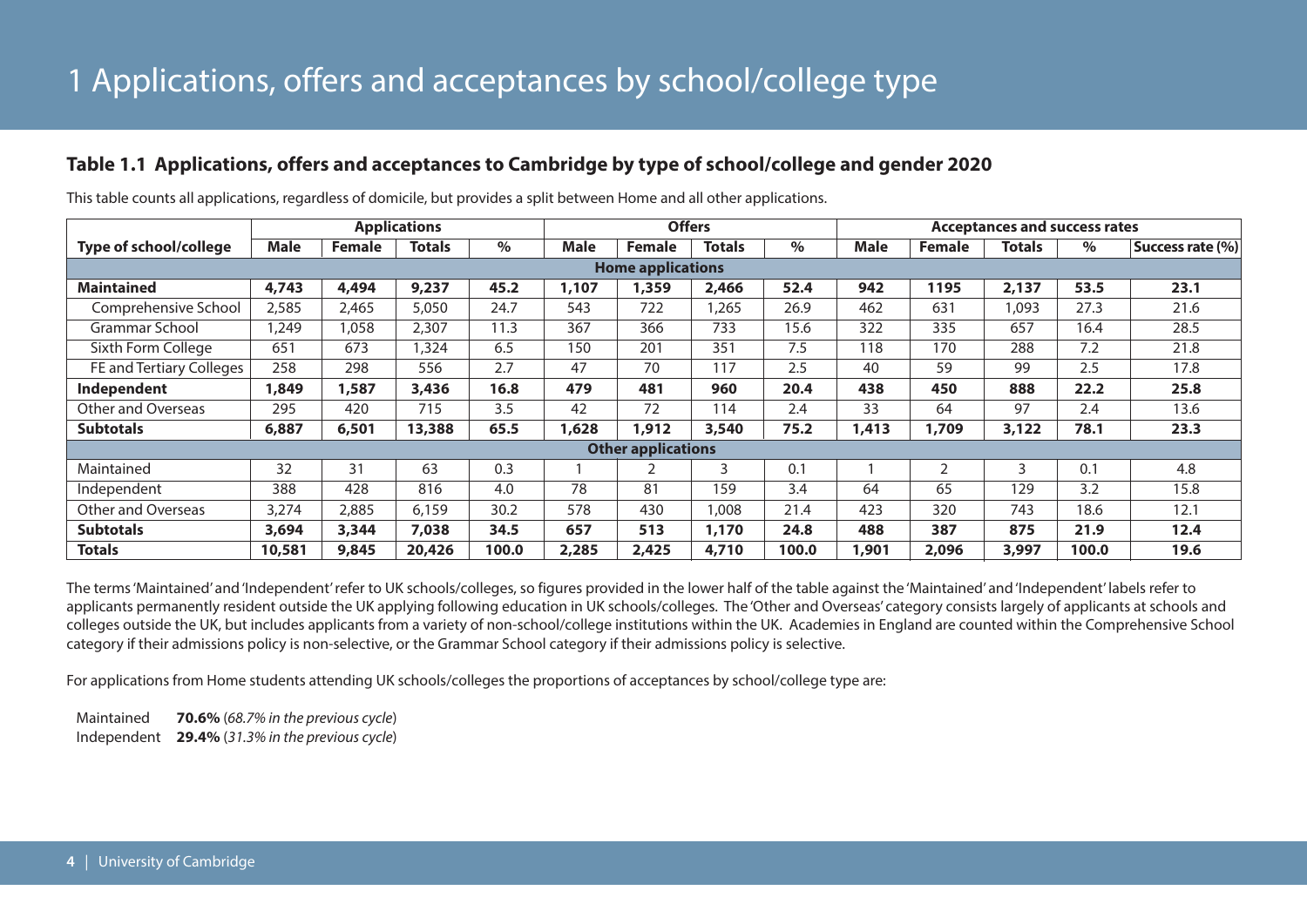## **Table 1.2 UK schools/colleges submitting Home applicants, and receiving offers and acceptances to Cambridge in any of the last three years (2018-2020)**

| Type of school/college   | <b>Applications</b> | <b>Offers</b> | <b>Acceptances</b> |
|--------------------------|---------------------|---------------|--------------------|
| <b>Maintained</b>        | 2,357               | 1,502         | 1,311              |
| Comprehensive School     | 1,846               | 1,133         | 972                |
| Grammar School           | 224                 | 196           | 190                |
| Sixth Form College       | 72                  | 63            | 57                 |
| FE and Tertiary Colleges | 215                 | 110           | 92                 |
| Independent              | 562                 | 386           | 362                |
| <b>Totals</b>            | 2,919               | 1,888         | 1,673              |

This table counts the number of UK schools/colleges submitting Home applicants over a three-year period.

Academies in England are counted within the Comprehensive School category if their admissions policy is non-selective, or the Grammar School category if their admissions policy is selective.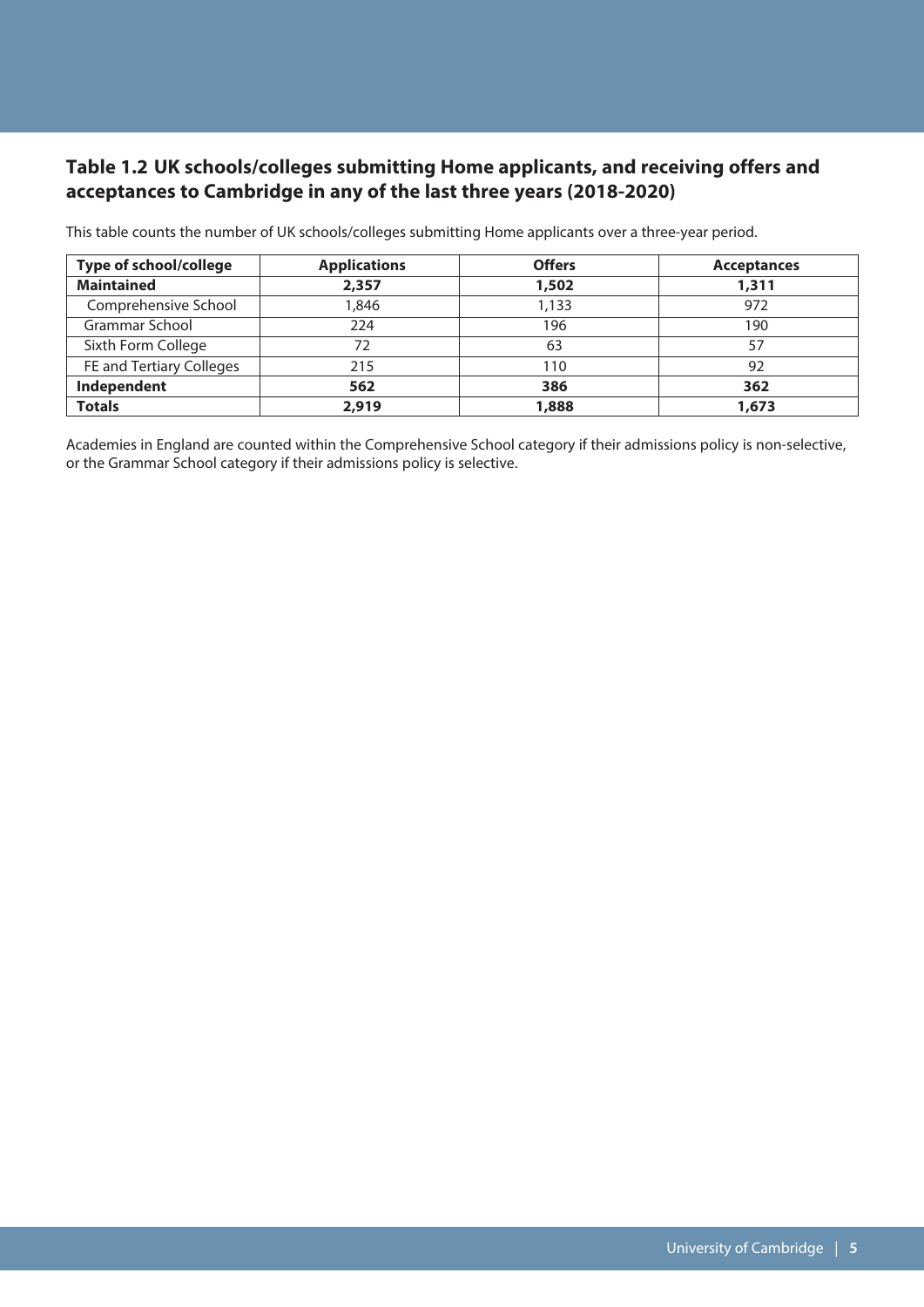## **Table 2.1 Home applications, offers and acceptances to Cambridge by UK region 2020**

|                           |        | <b>Applications</b> |       | <b>Offers</b> |       |       | <b>Acceptances and success rates</b> |
|---------------------------|--------|---------------------|-------|---------------|-------|-------|--------------------------------------|
| <b>Region of domicile</b> | No.    | $\%$                | No.   | $\frac{0}{0}$ | No.   | $\%$  | Success rate (%)                     |
| Northern Ireland          | 140    | 1.0                 | 38    | 1.1           | 28    | 0.9   | 20.0                                 |
| North East                | 289    | 2.2                 | 79    | 2.2           | 71    | 2.3   | 24.6                                 |
| Scotland                  | 312    | 2.3                 | 62    | 1.8           | 49    | 1.6   | 15.7                                 |
| Wales                     | 330    | 2.5                 | 91    | 2.6           | 82    | 2.6   | 24.8                                 |
| East Midlands             | 743    | 5.5                 | 208   | 5.9           | 182   | 5.8   | 24.5                                 |
| Yorkshire & The Humber    | 785    | 5.9                 | 208   | 5.9           | 176   | 5.6   | 22.4                                 |
| South West                | 826    | 6.2                 | 209   | 5.9           | 191   | 6.1   | 23.1                                 |
| West Midlands             | 829    | 6.2                 | 201   | 5.7           | 176   | 5.6   | 21.2                                 |
| North West                | 982    | 7.3                 | 241   | 6.8           | 213   | 6.8   | 21.7                                 |
| Eastern                   | 1,772  | 13.2                | 473   | 13.4          | 409   | 13.1  | 23.1                                 |
| South East                | 2,535  | 18.9                | 718   | 20.3          | 637   | 20.4  | 25.1                                 |
| Greater London            | 3,845  | 28.7                | 1,012 | 28.6          | 908   | 29.1  | 23.6                                 |
| <b>Totals</b>             | 13,388 | 100.0               | 3,540 | 100.0         | 3,122 | 100.0 | 23.3                                 |

This table counts Home applications only.

The regions listed are based on applicants' Area of Permanent Residence (APR) code, as provided by UCAS.



#### **Number of applications to Cambridge by region 2020**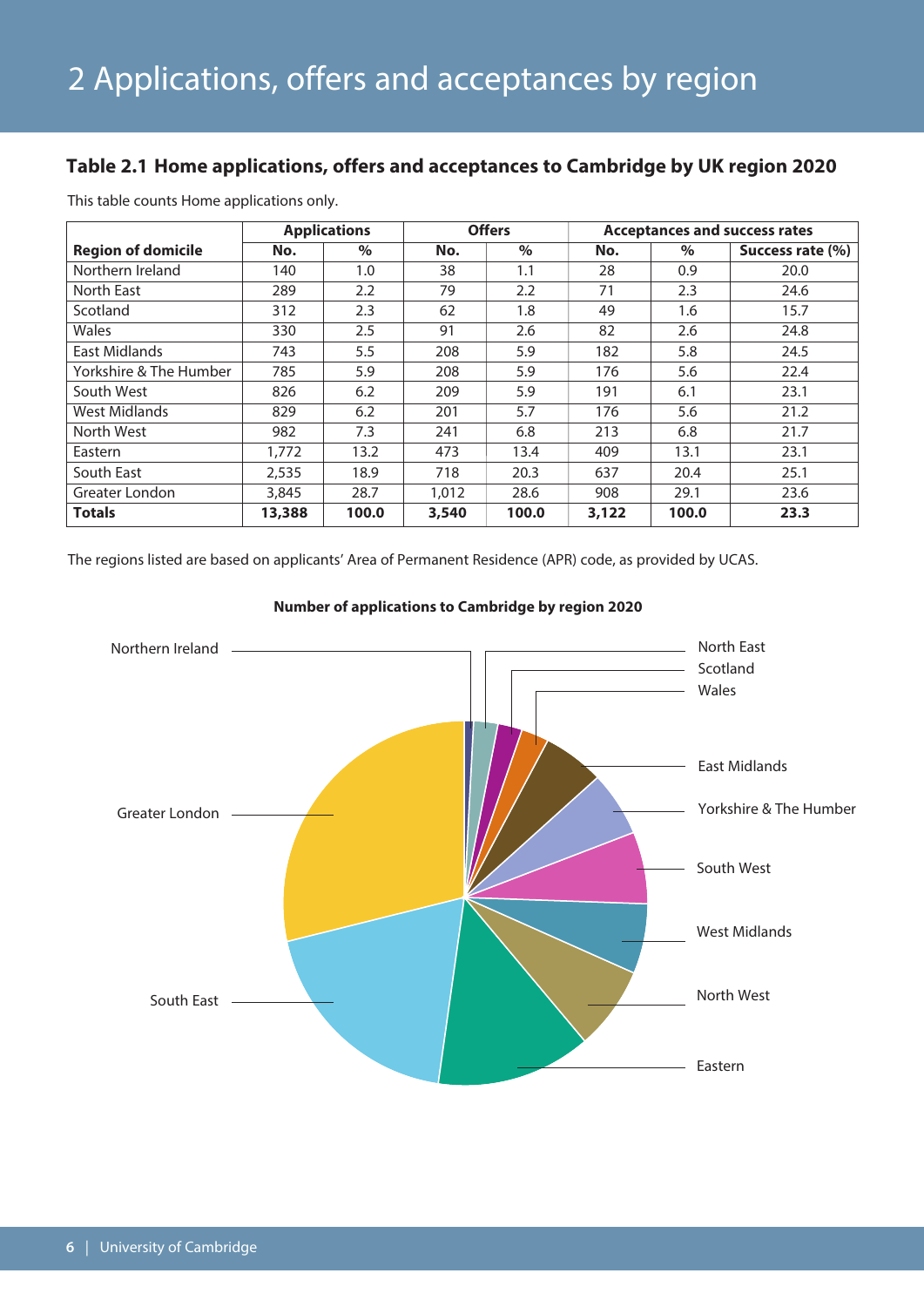#### **Success rate by region 2020**

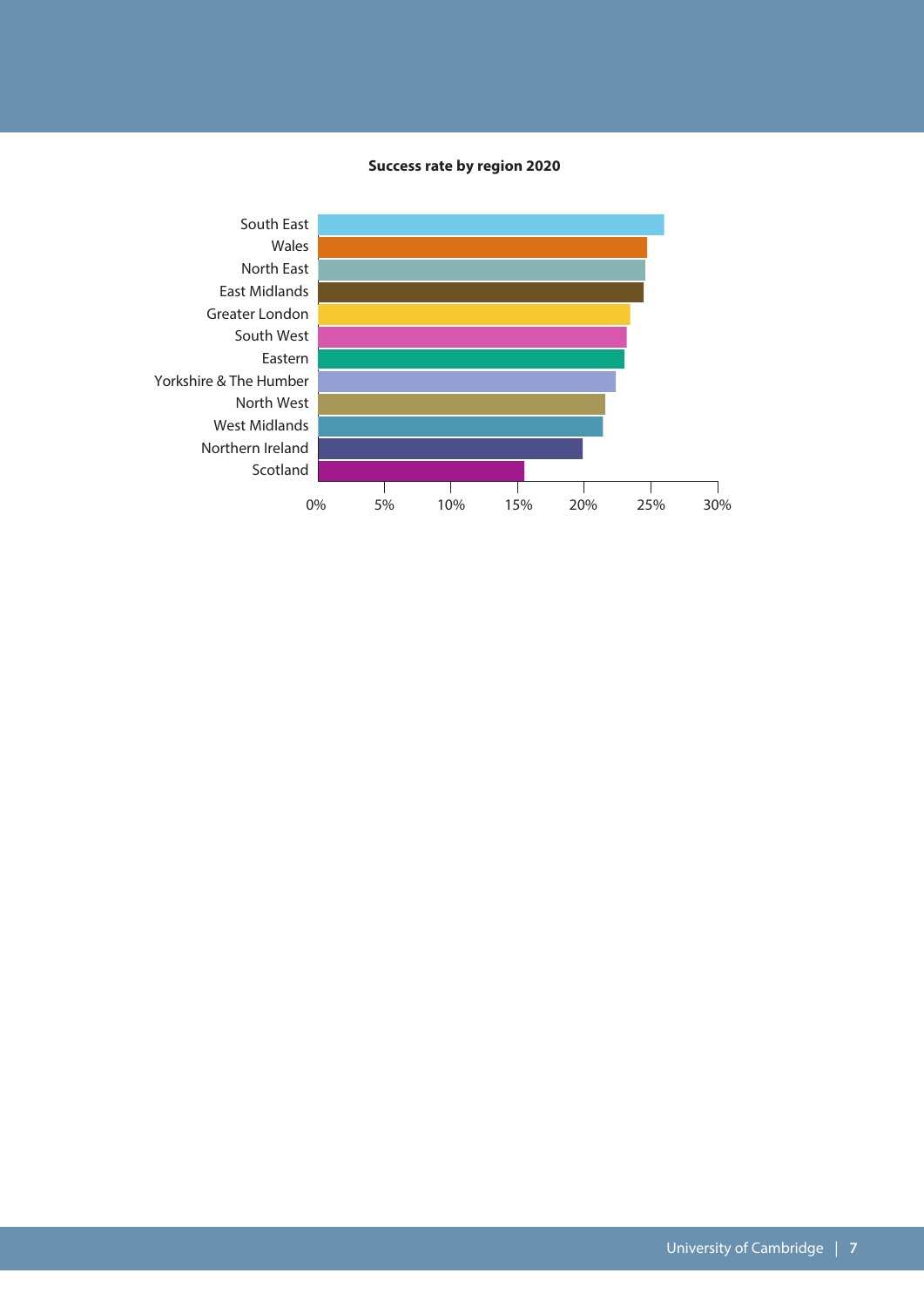## **Table 2.2 Applications, offers and acceptances to Cambridge by country 2020**

|                                 |       | <b>Applications</b> | <b>Offers</b>  |                  |                |       | <b>Acceptances and success rates</b> |
|---------------------------------|-------|---------------------|----------------|------------------|----------------|-------|--------------------------------------|
| <b>Country of domicile</b>      | No.   | $\%$                | No.            | $\%$             | No.            | $\%$  | Success rate (%)                     |
| China                           | 1,343 | 19.1                | 285            | 24.4             | 208            | 23.8  | 15.5                                 |
| Hong Kong                       | 556   | 7.9                 | 102            | 8.7              | 88             | 10.1  | 15.8                                 |
| Singapore                       | 508   | 7.2                 | 135            | 11.5             | 101            | 11.5  | 19.9                                 |
| <b>United States of America</b> | 401   | 5.7                 | 60             | 5.1              | 41             | 4.7   | 10.2                                 |
| India                           | 340   | 4.8                 | 37             | 3.2              | 26             | 3.0   | 7.6                                  |
| Malaysia                        | 256   | 3.6                 | 33             | 2.8              | 28             | 3.2   | 10.9                                 |
| France                          | 253   | 3.6                 | 23             | 2.0              | 19             | 2.2   | 7.5                                  |
| Poland                          | 234   | 3.3                 | 51             | 4.4              | 42             | 4.8   | 17.9                                 |
| Germany                         | 207   | 2.9                 | 26             | 2.2              | 18             | 2.1   | 8.7                                  |
| Spain                           | 171   | 2.4                 | 17             | 1.5              | 10             | 1.1   | 5.8                                  |
| <b>Italy</b>                    | 159   | 2.3                 | 15             | $\overline{1.3}$ | 10             | 1.1   | 6.3                                  |
| Korea, Republic of              | 138   | 2.0                 | 24             | 2.1              | 14             | 1.6   | 10.1                                 |
| Canada                          | 137   | 1.9                 | 16             | 1.4              | 10             | 1.1   | 7.3                                  |
| Romania                         | 135   | 1.9                 | 23             | 2.0              | 17             | 1.9   | 12.6                                 |
| Ireland                         | 107   | 1.5                 | $\overline{7}$ | 0.6              | 6              | 0.7   | 5.6                                  |
| Pakistan                        | 107   | 1.5                 | 6              | 0.5              | $\overline{4}$ | 0.5   | 3.7                                  |
| Hungary                         | 105   | 1.5                 | 28             | 2.4              | 26             | 3.0   | 24.8                                 |
| Australia                       | 94    | 1.3                 | 24             | 2.1              | 20             | 2.3   | 21.3                                 |
| Cyprus (European Union)         | 90    | 1.3                 | 16             | 1.4              | 15             | 1.7   | 16.7                                 |
| Greece                          | 79    | 1.1                 | 9              | 0.8              | 5              | 0.6   | 6.3                                  |
| Belgium                         | 73    | 1.0                 | 11             | 0.9              | 8              | 0.9   | 11.0                                 |
| Sweden                          | 70    | 1.0                 | 11             | 0.9              | 8              | 0.9   | 11.4                                 |
| <b>United Arab Emirates</b>     | 69    | 1.0                 | 10             | 0.9              | 5              | 0.6   | 7.2                                  |
| Switzerland                     | 67    | 1.0                 | 10             | 0.9              | 8              | 0.9   | 11.9                                 |
| Netherlands                     | 63    | 0.9                 | 15             | 1.3              | 12             | 1.4   | 19.0                                 |
| Other EU                        | 443   | 6.3                 | 67             | 5.7              | 49             | 5.6   | 11.1                                 |
| Other International             | 833   | 11.8                | 109            | 9.3              | 77             | 8.8   | 9.2                                  |
| <b>Totals</b>                   | 7,038 | 100.0               | 1,170          | 100.0            | 875            | 100.0 | 12.4                                 |

This table counts applications from outside the UK only.

This table lists the top 25 countries outside the UK submitting applications to Cambridge. The countries listed are based on applicants' Area of Permanent Residence (APR) code. Countries submitting fewer applications than those in the top 25 are aggregated as 'Other EU' or 'Other International' at the bottom of the table.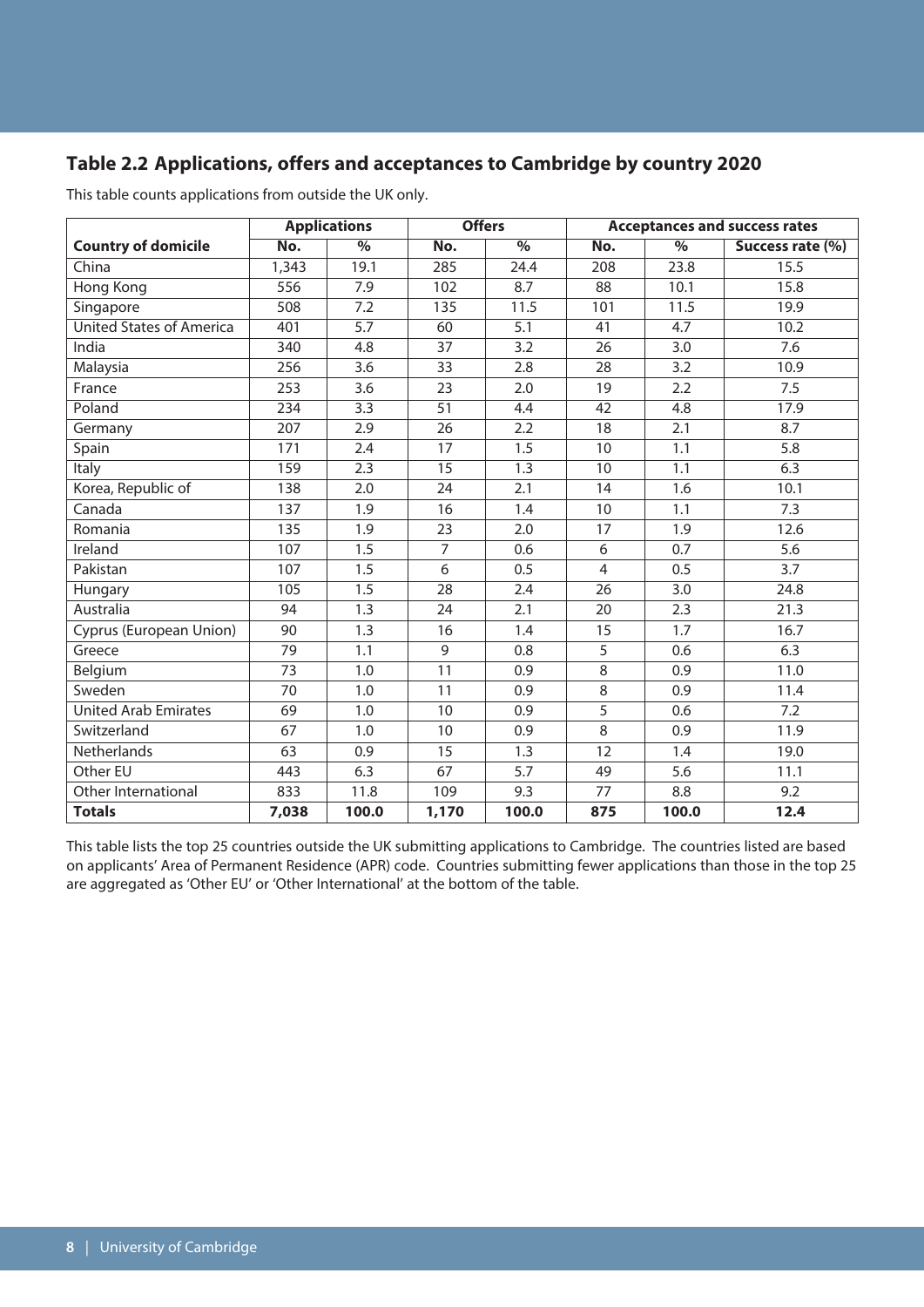## **Table 3.1 Home applications, offers and acceptances to Cambridge by A Level profile and gender 2020**

| <b>A Level</b>   | <b>Applications</b> |       |               |       |              |       | <b>Offers</b>  |       |                                             |       | <b>Acceptances</b> |       |             |       |                |       |              |       |
|------------------|---------------------|-------|---------------|-------|--------------|-------|----------------|-------|---------------------------------------------|-------|--------------------|-------|-------------|-------|----------------|-------|--------------|-------|
| <b>Grades</b>    | <b>Male</b>         | $\%$  | <b>Female</b> | $\%$  | <b>Total</b> | $\%$  | Male           | $\%$  | Female                                      | $\%$  | <b>Total</b>       | $\%$  | <b>Male</b> | $\%$  | <b>Female</b>  | $\%$  | <b>Total</b> | $\%$  |
|                  |                     |       |               |       |              |       |                |       | <b>Arts, Humanities and Social Sciences</b> |       |                    |       |             |       |                |       |              |       |
| $A^*A^*A^*$      | 646                 | 11.0  | 972           | 17.5  | 1,618        | 14.2  | 291            | 21.0  | 536                                         | 31.5  | 827                | 26.8  | 287         | 24.0  | 527            | 34.6  | 814          | 29.9  |
| $A^*A^*A$        | 473                 | 8.1   | 744           | 13.4  | 1,217        | 10.7  | 136            | 9.8   | 284                                         | 16.7  | 420                | 13.6  | 134         | 11.2  | 275            | 18.0  | 409          | 15.0  |
| $A^*A^*B$        | 28                  | 0.5   | 54            | 1.0   | 82           | 0.7   | 4              | 0.3   | 17                                          | 1.0   | 21                 | 0.7   | 3           | 0.3   | 9              | 0.6   | 12           | 0.4   |
| A*A*C            |                     | 0.0   | 6             | 0.1   | 7            | 0.1   | $\Omega$       | 0.0   | 2                                           | 0.1   | $\overline{2}$     | 0.1   | $\Omega$    | 0.0   |                | 0.1   |              | 0.0   |
| A*AA             | 338                 | 5.8   | 586           | 10.5  | 924          | 8.1   | 64             | 4.6   | 178                                         | 10.5  | 242                | 7.9   | 59          | 4.9   | 171            | 11.2  | 230          | 8.5   |
| $A^*AB$          | 92                  | 1.6   | 158           | 2.8   | 250          | 2.2   | 15             | 1.1   | 27                                          | 1.6   | 42                 | 1.4   | 4           | 0.3   | 7              | 0.5   | 11           | 0.4   |
| AAA              | 122                 | 2.1   | 199           | 3.6   | 321          | 2.8   | 12             | 0.9   | 17                                          | 1.0   | 29                 | 0.9   | 5           | 0.4   | 10             | 0.7   | 15           | 0.6   |
| $<$ AAA          | 229                 | 3.9   | 405           | 7.3   | 634          | 5.5   | 13             | 0.9   | 25                                          | 1.5   | 38                 | 1.2   | 4           | 0.3   | $\overline{4}$ | 0.3   | 8            | 0.3   |
| <b>Subtotals</b> | 1,929               | 32.9  | 3,124         | 56.2  | 5,053        | 44.2  | 535            | 38.7  | 1,086                                       | 63.9  | 1,621              | 52.6  | 496         | 41.5  | 1,004          | 65.9  | 1,500        | 55.2  |
|                  |                     |       |               |       |              |       |                |       | <b>Sciences</b>                             |       |                    |       |             |       |                |       |              |       |
| $A^*A^*A^*$      | 2,048               | 34.9  | 1,045         | 18.8  | 3,093        | 27.1  | 740            | 53.5  | 486                                         | 28.6  | 1,226              | 39.8  | 632         | 52.9  | 428            | 28.1  | ,060         | 39.0  |
| $A^*A^*A$        | 741                 | 12.6  | 475           | 8.5   | 1,216        | 10.6  | 75             | 5.4   | 76                                          | 4.5   | 151                | 4.9   | 58          | 4.9   | 66             | 4.3   | 124          | 4.6   |
| $A^*A^*B$        | 37                  | 0.6   | 21            | 0.4   | 58           | 0.5   | $\overline{2}$ | 0.1   | $\overline{2}$                              | 0.1   | 4                  | 0.1   | $\Omega$    | 0.0   | $\overline{2}$ | 0.1   | 2            | 0.1   |
| $A^*A^*C$        | 3                   | 0.1   | 2             | 0.0   | 5            | 0.0   | $\Omega$       | 0.0   | $\mathbf 0$                                 | 0.0   | $\Omega$           | 0.0   | $\Omega$    | 0.0   | $\Omega$       | 0.0   | $\mathbf{0}$ | 0.0   |
| A*AA             | 495                 | 8.4   | 358           | 6.4   | 853          | 7.5   | 21             | 1.5   | 33                                          | 1.9   | 54                 | 1.8   | 7           | 0.6   | 22             | 1.4   | 29           | 1.1   |
| $A^*AB$          | 106                 | 1.8   | 77            | 1.4   | 183          | 1.6   | 4              | 0.3   | $\overline{2}$                              | 0.1   | 6                  | 0.2   | $\Omega$    | 0.0   |                | 0.1   |              | 0.0   |
| AAA              | 184                 | 3.1   | 182           | 3.3   | 366          | 3.2   | 4              | 0.3   | 5                                           | 0.3   | 9                  | 0.3   |             | 0.1   | $\Omega$       | 0.0   |              | 0.0   |
| $<$ AAA          | 320                 | 5.5   | 279           | 5.0   | 599          | 5.2   | $\overline{2}$ | 0.1   | 9                                           | 0.5   | 11                 | 0.4   | $\Omega$    | 0.0   |                | 0.1   |              | 0.0   |
| <b>Subtotals</b> | 3,934               | 67.1  | 2,439         | 43.8  | 6,373        | 55.8  | 848            | 61.3  | 613                                         | 36.1  | 1,461              | 47.4  | 698         | 58.5  | 520            | 34.1  | 1,218        | 44.8  |
| <b>Totals</b>    | 5,863               | 100.0 | 5,563         | 100.0 | 11,426       | 100.0 | 1,383          | 100.0 | 1,699                                       | 100.0 | 3,082              | 100.0 | 1,194       | 100.0 | 1,524          | 100.0 | 2,718        | 100.0 |

This table counts Home applicants achieving three or more A Levels by the end of the 2020 admissions cycle only.

In this table the three highest A Level grades in all subjects, excluding General Studies and Critical Thinking, are used to establish applicants' grade profiles. The '<AAA' category includes all combinations of A Level grades not listed separately.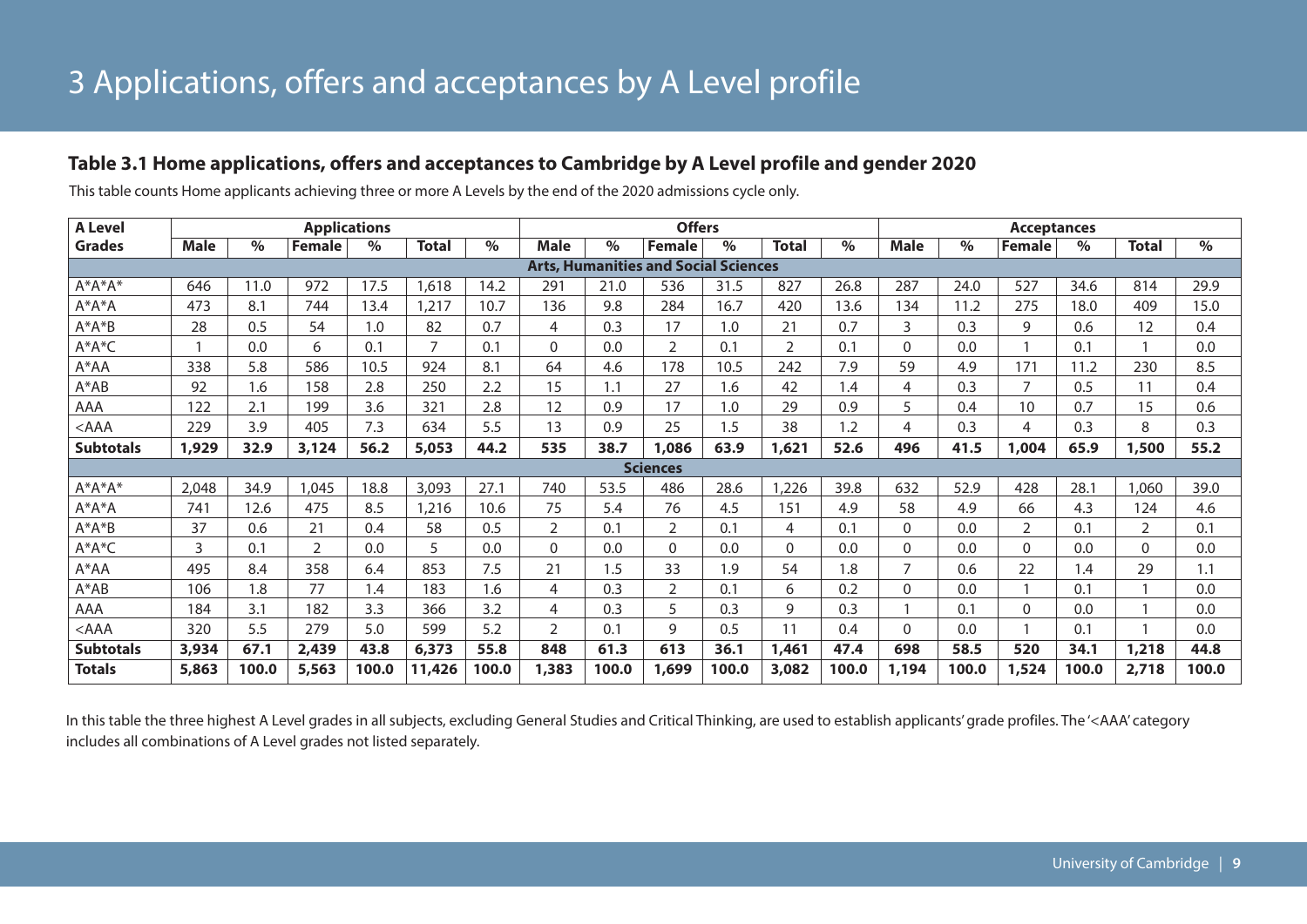## **Table 4.1 Applications, offers and acceptances to Cambridge by subject 2020**

This table counts all applications, regardless of domicile.

|                                             |                 | <b>Applications</b> |                                             | <b>Offers</b>    | <b>Acceptances and success rates</b> |                  |                |  |
|---------------------------------------------|-----------------|---------------------|---------------------------------------------|------------------|--------------------------------------|------------------|----------------|--|
|                                             |                 |                     |                                             |                  |                                      |                  | <b>Success</b> |  |
| Degree programme                            | No.             | $\frac{0}{0}$       | No.                                         | $\%$             | No.                                  | $\%$             | rate $(% )$    |  |
|                                             |                 |                     | <b>Arts, Humanities and Social Sciences</b> |                  |                                      |                  |                |  |
| Anglo-Saxon, Norse, & Celtic                | 44              | 0.2                 | 29                                          | 0.6              | 26                                   | 0.7              | 59.1           |  |
| Archaeology                                 | $\overline{57}$ | 0.3                 | 33                                          | 0.7              | 24                                   | 0.6              | 42.1           |  |
| Architecture                                | 471             | 2.3                 | 65                                          | 1.4              | 51                                   | 1.3              | 10.8           |  |
| Asian & Middle Eastern Studies              | 117             | 0.6                 | 63                                          | 1.3              | 51                                   | 1.3              | 43.6           |  |
| Classics                                    | 138             | 0.7                 | 79                                          | 1.7              | 73                                   | 1.8              | 52.9           |  |
| Classics (4 years)                          | 66              | 0.3                 | 37                                          | 0.8              | $\overline{33}$                      | 0.8              | 50.0           |  |
| Economics                                   | 1,364           | 6.7                 | 187                                         | 4.0              | 165                                  | 4.1              | 12.1           |  |
| Education                                   | 140             | 0.7                 | 49                                          | 1.0              | 44                                   | 1.1              | 31.4           |  |
| English                                     | 730             | 3.6                 | 247                                         | 5.2              | 232                                  | 5.8              | 31.8           |  |
| Geography                                   | 351             | 1.7                 | 132                                         | 2.8              | 116                                  | 2.9              | 33.0           |  |
| History                                     | 632             | 3.1                 | 231                                         | 4.9              | 217                                  | 5.4              | 34.3           |  |
| History & Modern Languages                  | 94              | 0.5                 | 36                                          | 0.8              | 33                                   | 0.8              | 35.1           |  |
| <b>History &amp; Politics</b>               | 261             | 1.3                 | 69                                          | 1.5              | 62                                   | 1.6              | 23.8           |  |
| History of Art                              | 105             | 0.5                 | 29                                          | 0.6              | 25                                   | 0.6              | 23.8           |  |
| Human, Social, & Political Sciences         | 1,075           | 5.3                 | 233                                         | 4.9              | 210                                  | 5.3              | 19.5           |  |
| Land Economy                                | 363             | 1.8                 | 82                                          | 1.7              | 69                                   | 1.7              | 19.0           |  |
| Law                                         | 1,537           | 7.5                 | 287                                         | 6.1              | 262                                  | 6.6              | 17.0           |  |
| Linguistics                                 | 98              | 0.5                 | 46                                          | 1.0              | 40                                   | 1.0              | 40.8           |  |
| Modern & Medieval Languages                 | 378             | $\overline{1.9}$    | 193                                         | 4.1              | 187                                  | 4.7              | 49.5           |  |
| Music                                       | 138             | 0.7                 | 77                                          | 1.6              | 70                                   | 1.8              | 50.7           |  |
| Philosophy                                  | 222             | 1.1                 | 58                                          | 1.2              | 49                                   | 1.2              | 22.1           |  |
| Theology, Religion & Philosophy of Religion | 131             | 0.6                 | 55                                          | 1.2              | 55                                   | 1.4              | 42.0           |  |
| <b>Subtotals</b>                            | 8,512           | 41.7                | 2,317                                       | 49.2             | 2,094                                | 52.4             | 24.6           |  |
|                                             |                 | <b>Sciences</b>     |                                             |                  |                                      |                  |                |  |
| <b>Computer Science</b>                     | 1,465           | 7.2                 | 140                                         | 3.0              | 119                                  | 3.0              | 8.1            |  |
| Engineering                                 | 2,518           | 12.3                | 420                                         | 8.9              | 363                                  | 9.1              | 14.4           |  |
| <b>Mathematics</b>                          | 1,633           | 8.0                 | 548                                         | 11.6             | 251                                  | 6.3              | 15.4           |  |
| Medicine                                    | 1,817           | 8.9                 | 306                                         | 6.5              | 295                                  | 7.4              | 16.2           |  |
| <b>Medicine Graduate Course</b>             | 485             | 2.4                 | 46                                          | 1.0              | 37                                   | 0.9              | 7.6            |  |
| Natural Sciences                            | 3,042           | 14.9                | 736                                         | 15.6             | 663                                  | 16.6             | 21.8           |  |
| Psychological & Behavioural Sciences        | 547             | 2.7                 | 107                                         | 2.3              | 96                                   | 2.4              | 17.6           |  |
| <b>Veterinary Medicine</b>                  | 407             | $\overline{2.0}$    | 90                                          | $\overline{1.9}$ | $\overline{79}$                      | $\overline{2.0}$ | 19.4           |  |
| <b>Subtotals</b>                            | 11,914          | 58.3                | 2,393                                       | 50.8             | 1,903                                | 47.6             | 16.0           |  |
| <b>Totals</b>                               | 20,426          | 100.0               | 4,710                                       | 100.0            | 3,997                                | 100.0            | 19.6           |  |

Mathematics includes those applying for Mathematics and Mathematics with Physics. The courses in Chemical Engineering, Management Studies and Manufacturing Engineering can be taken only after Part I in another subject. Applications, offers and acceptances for these courses are recorded under the first year subjects taken by the applicants involved.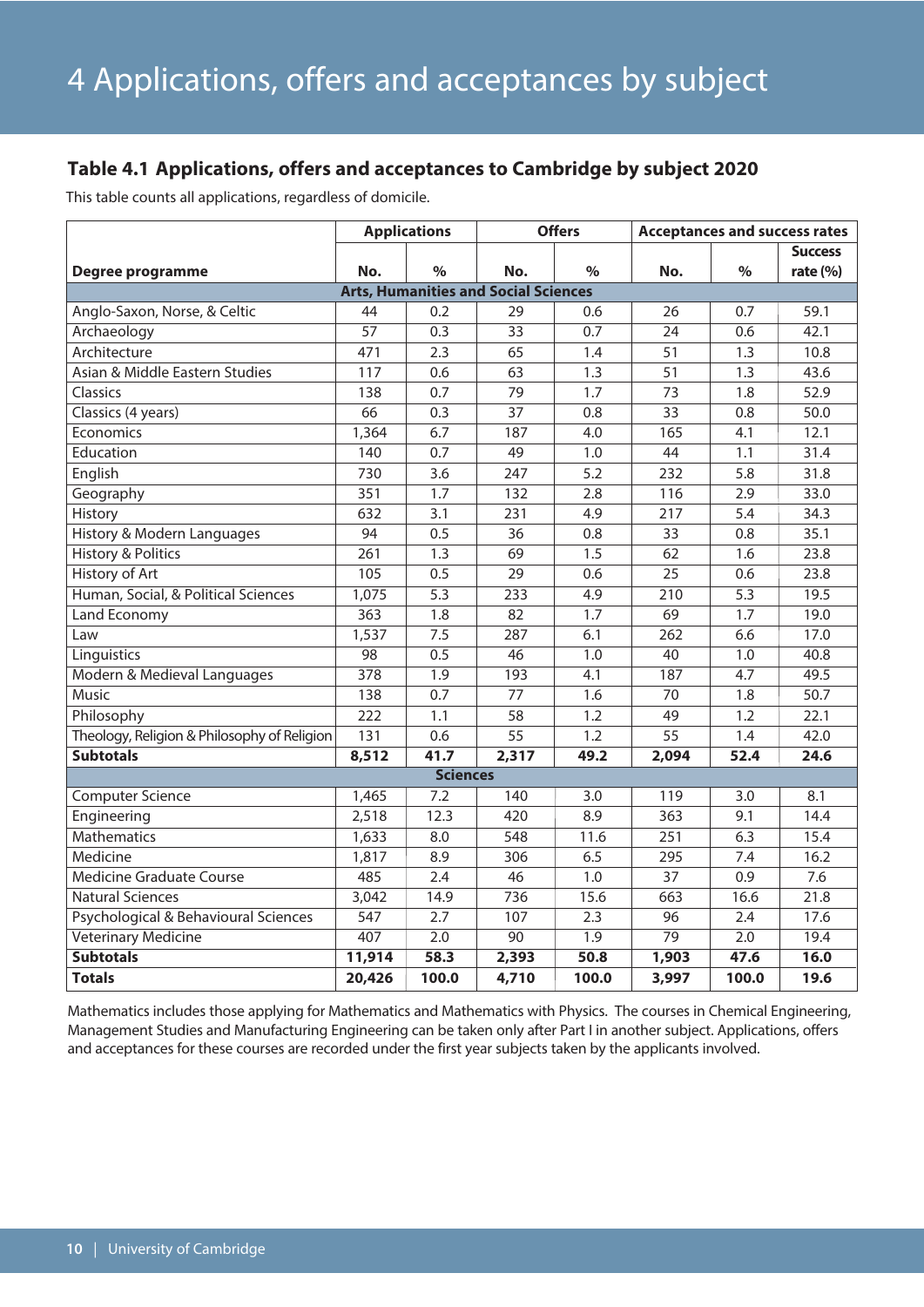## **Table 4.2 Applications, offers and acceptances to Cambridge by subject and gender 2020**

This table counts all applications, regardless of domicile.

| <b>Applications</b>                         |             |      |               |      |                                             | <b>Offers</b> |               |      | <b>Acceptances</b> |      |               |      |
|---------------------------------------------|-------------|------|---------------|------|---------------------------------------------|---------------|---------------|------|--------------------|------|---------------|------|
| Degree programme                            | <b>Male</b> | $\%$ | <b>Female</b> | $\%$ | <b>Male</b>                                 | $\%$          | <b>Female</b> | $\%$ | <b>Male</b>        | $\%$ | <b>Female</b> | $\%$ |
|                                             |             |      |               |      | <b>Arts, Humanities and Social Sciences</b> |               |               |      |                    |      |               |      |
| Anglo-Saxon, Norse, & Celtic                | 20          | 45.5 | 24            | 54.5 | 11                                          | 37.9          | 18            | 62.1 | 10                 | 38.5 | 16            | 61.5 |
| Archaeology                                 | 17          | 29.8 | 40            | 70.2 | 10                                          | 30.3          | 23            | 69.7 | 8                  | 33.3 | 16            | 66.7 |
| Architecture                                | 154         | 32.7 | 317           | 67.3 | 14                                          | 21.5          | 51            | 78.5 | 10                 | 19.6 | 41            | 80.4 |
| Asian & Middle Eastern Studies              | 44          | 37.6 | 73            | 62.4 | 24                                          | 38.1          | 39            | 61.9 | 20                 | 39.2 | 31            | 60.8 |
| Classics                                    | 51          | 37.0 | 87            | 63.0 | 24                                          | 30.4          | 55            | 69.6 | 21                 | 28.8 | 52            | 71.2 |
| Classics (4 years)                          | 14          | 21.2 | 52            | 78.8 | $\overline{7}$                              | 18.9          | 30            | 81.1 | $\overline{7}$     | 21.2 | 26            | 78.8 |
| Economics                                   | 883         | 64.7 | 481           | 35.3 | 116                                         | 62.0          | 71            | 38.0 | 101                | 61.2 | 64            | 38.8 |
| Education                                   | 27          | 19.3 | 113           | 80.7 | 11                                          | 22.4          | 38            | 77.6 | 11                 | 25.0 | 33            | 75.0 |
| English                                     | 154         | 21.1 | 576           | 78.9 | 54                                          | 21.9          | 193           | 78.1 | 54                 | 23.3 | 178           | 76.7 |
| Geography                                   | 139         | 39.6 | 212           | 60.4 | 38                                          | 28.8          | 94            | 71.2 | 35                 | 30.2 | 81            | 69.8 |
| History                                     | 293         | 46.4 | 339           | 53.6 | 95                                          | 41.1          | 136           | 58.9 | 89                 | 41.0 | 128           | 59.0 |
| History & Modern Languages                  | 31          | 33.0 | 63            | 67.0 | 12                                          | 33.3          | 24            | 66.7 | 11                 | 33.3 | 22            | 66.7 |
| History & Politics                          | 125         | 47.9 | 136           | 52.1 | 29                                          | 42.0          | 40            | 58.0 | 26                 | 41.9 | 36            | 58.1 |
| History of Art                              | 21          | 20.0 | 84            | 80.0 | 5                                           | 17.2          | 24            | 82.8 | 4                  | 16.0 | 21            | 84.0 |
| Human, Social, & Political Sciences         | 316         | 29.4 | 759           | 70.6 | 68                                          | 29.2          | 165           | 70.8 | 60                 | 28.6 | 150           | 71.4 |
| Land Economy                                | 202         | 55.6 | 161           | 44.4 | 48                                          | 58.5          | 34            | 41.5 | 39                 | 56.5 | 30            | 43.5 |
| Law                                         | 552         | 35.9 | 985           | 64.1 | 118                                         | 41.1          | 169           | 58.9 | 112                | 42.7 | 150           | 57.3 |
| Linguistics                                 | 38          | 38.8 | 60            | 61.2 | 23                                          | 50.0          | 23            | 50.0 | 20                 | 50.0 | 20            | 50.0 |
| Modern & Medieval Languages                 | 122         | 32.3 | 256           | 67.7 | 63                                          | 32.6          | 130           | 67.4 | 61                 | 32.6 | 126           | 67.4 |
| Music                                       | 68          | 49.3 | 70            | 50.7 | 37                                          | 48.1          | 40            | 51.9 | 33                 | 47.1 | 37            | 52.9 |
| Philosophy                                  | 128         | 57.7 | 94            | 42.3 | 29                                          | 50.0          | 29            | 50.0 | 26                 | 53.1 | 23            | 46.9 |
| Theology, Religion & Philosophy of Religion | 47          | 35.9 | 84            | 64.1 | 15                                          | 27.3          | 40            | 72.7 | 15                 | 27.3 | 40            | 72.7 |
| <b>Subtotals</b>                            | 3,446       | 40.5 | 5,066         | 59.5 | 851                                         | 36.7          | 1,466         | 63.3 | 773                | 36.9 | 1,321         | 63.1 |

*table continues on next page*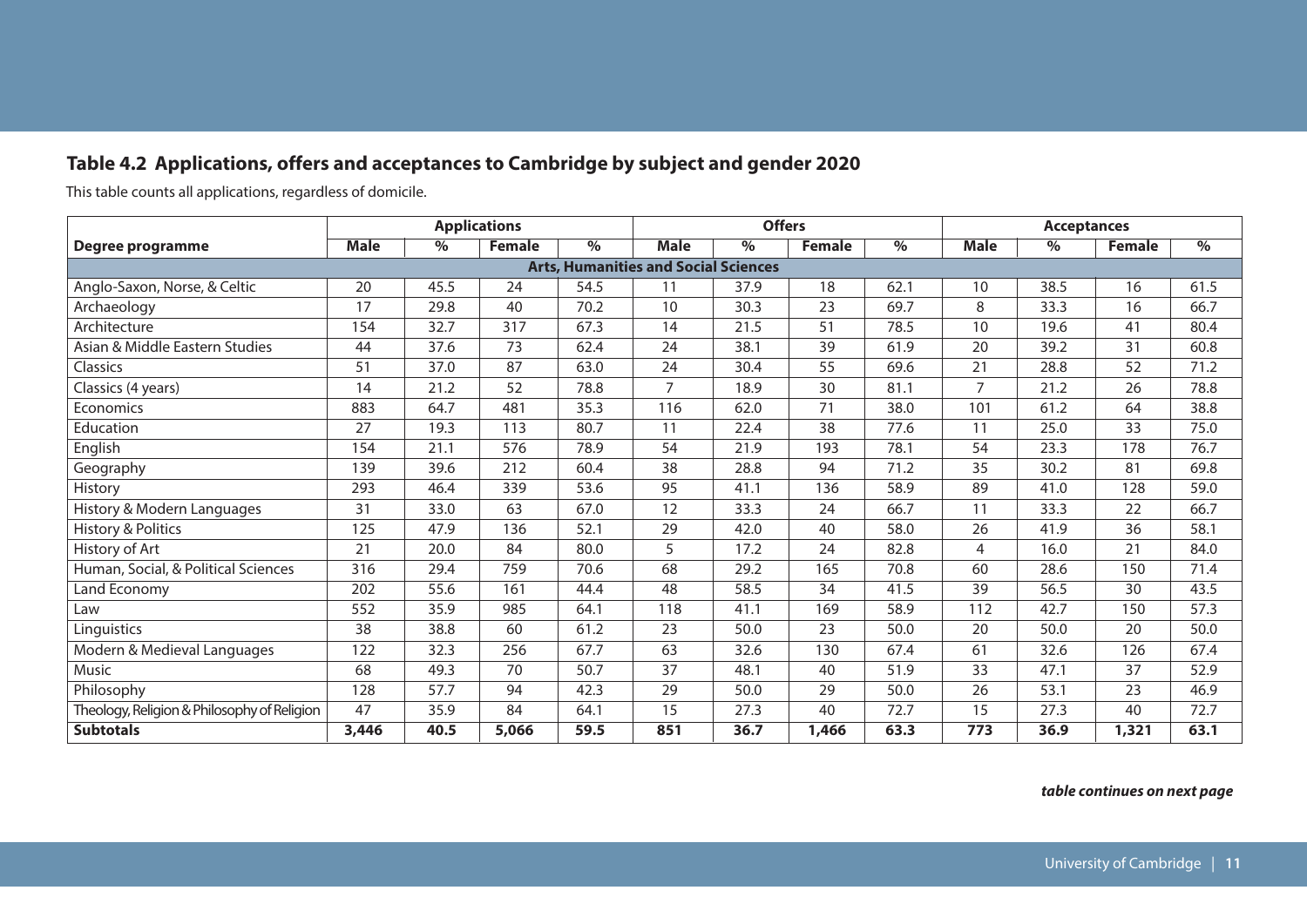#### *table continued from previous page*

|                                      | <b>Applications</b> |      |        |      | <b>Offers</b>   |      |               |      | <b>Acceptances</b> |      |        |      |
|--------------------------------------|---------------------|------|--------|------|-----------------|------|---------------|------|--------------------|------|--------|------|
| Degree programme                     | <b>Male</b>         | $\%$ | Female | $\%$ | Male            | $\%$ | <b>Female</b> | %    | Male               | %    | Female | $\%$ |
|                                      |                     |      |        |      | <b>Sciences</b> |      |               |      |                    |      |        |      |
| <b>Computer Science</b>              | .186                | 81.0 | 279    | 19.0 | 107             | 76.4 | 33            | 23.6 | 90                 | 75.6 | 29     | 24.4 |
| Engineering                          | .918                | 76.2 | 600    | 23.8 | 306             | 72.9 | 114           | 27.1 | 267                | 73.6 | 96     | 26.4 |
| <b>Mathematics</b>                   | ,218                | 74.6 | 415    | 25.4 | 395             | 72.1 | 153           | 27.9 | 194                | 77.3 | 57     | 22.7 |
| Medicine                             | 792                 | 43.6 | 1.025  | 56.4 | 148             | 48.4 | 158           | 51.6 | 146                | 49.5 | 149    | 50.5 |
| Medicine Graduate Course             | 188                 | 38.8 | 297    | 61.2 | 15              | 32.6 | 31            | 67.4 | 10                 | 27.0 | 27     | 73.0 |
| Natural Sciences                     | ,658                | 54.5 | .384   | 45.5 | 428             | 58.2 | 308           | 41.8 | 388                | 58.5 | 275    | 41.5 |
| Psychological & Behavioural Sciences | 100                 | 18.3 | 447    | 81.7 | 23              | 21.5 | 84            | 78.5 | 21                 | 21.9 | 75     | 78.1 |
| <b>Veterinary Medicine</b>           | 75                  | 18.4 | 332    | 81.6 | 12              | 13.3 | 78            | 86.7 | 12                 | 15.2 | 67     | 84.8 |
| <b>Subtotals</b>                     | 7,135               | 59.9 | 4,779  | 40.1 | 1,434           | 59.9 | 959           | 40.1 | 1,128              | 59.3 | 775    | 40.7 |
| <b>Totals</b>                        | 10,581              | 51.8 | 9,845  | 48.2 | 2,285           | 48.5 | 2,425         | 51.5 | 1,901              | 47.6 | 2,096  | 52.4 |

Mathematics includes those applying for Mathematics and Mathematics with Physics. The courses in Chemical Engineering, Management Studies and Manufacturing Engineering can be taken only after Part I in another subject. Applications, offers and acceptances for these courses are recorded under the first year subjects taken by the applicants involved.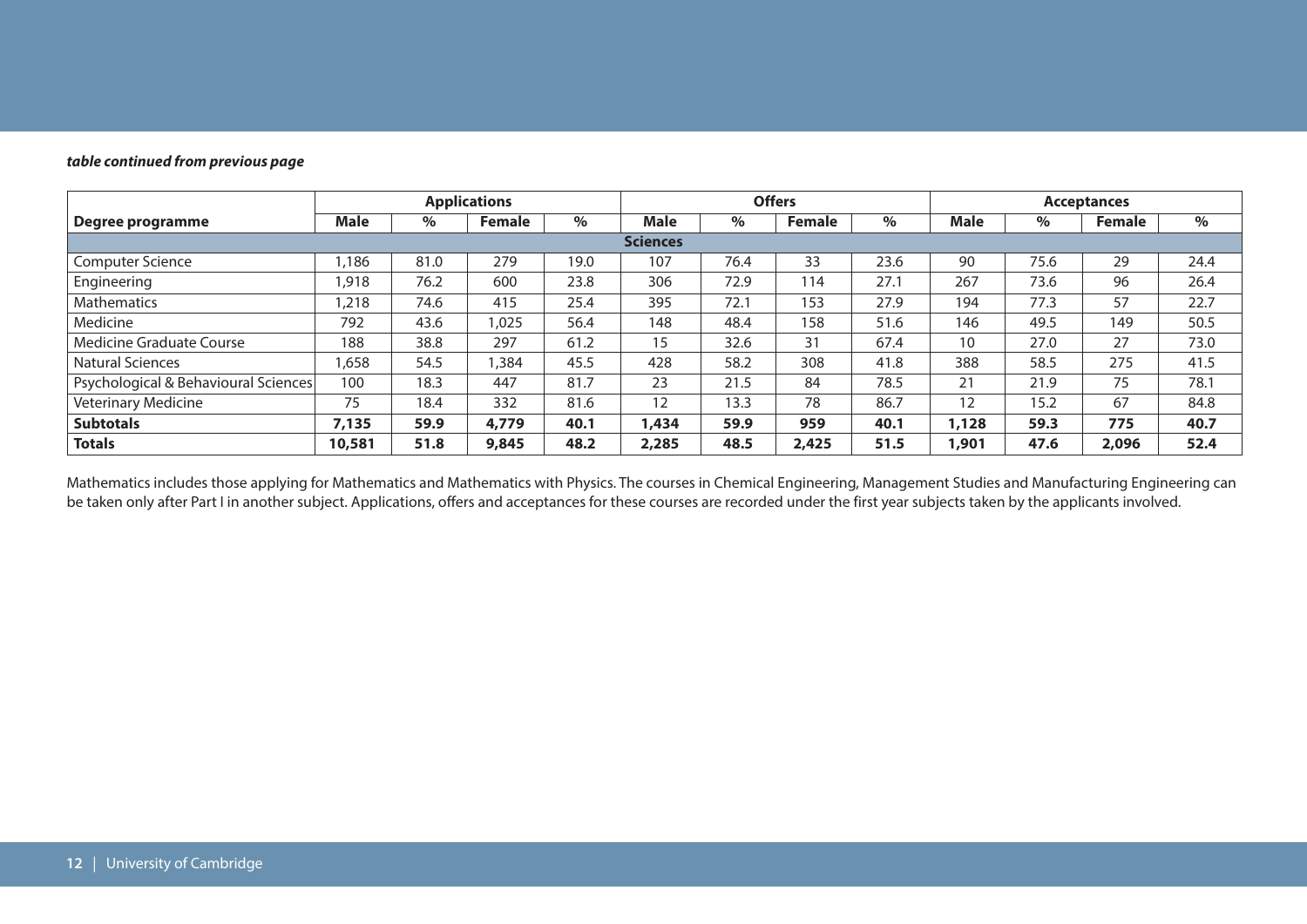

**Applications by subject and gender 2020**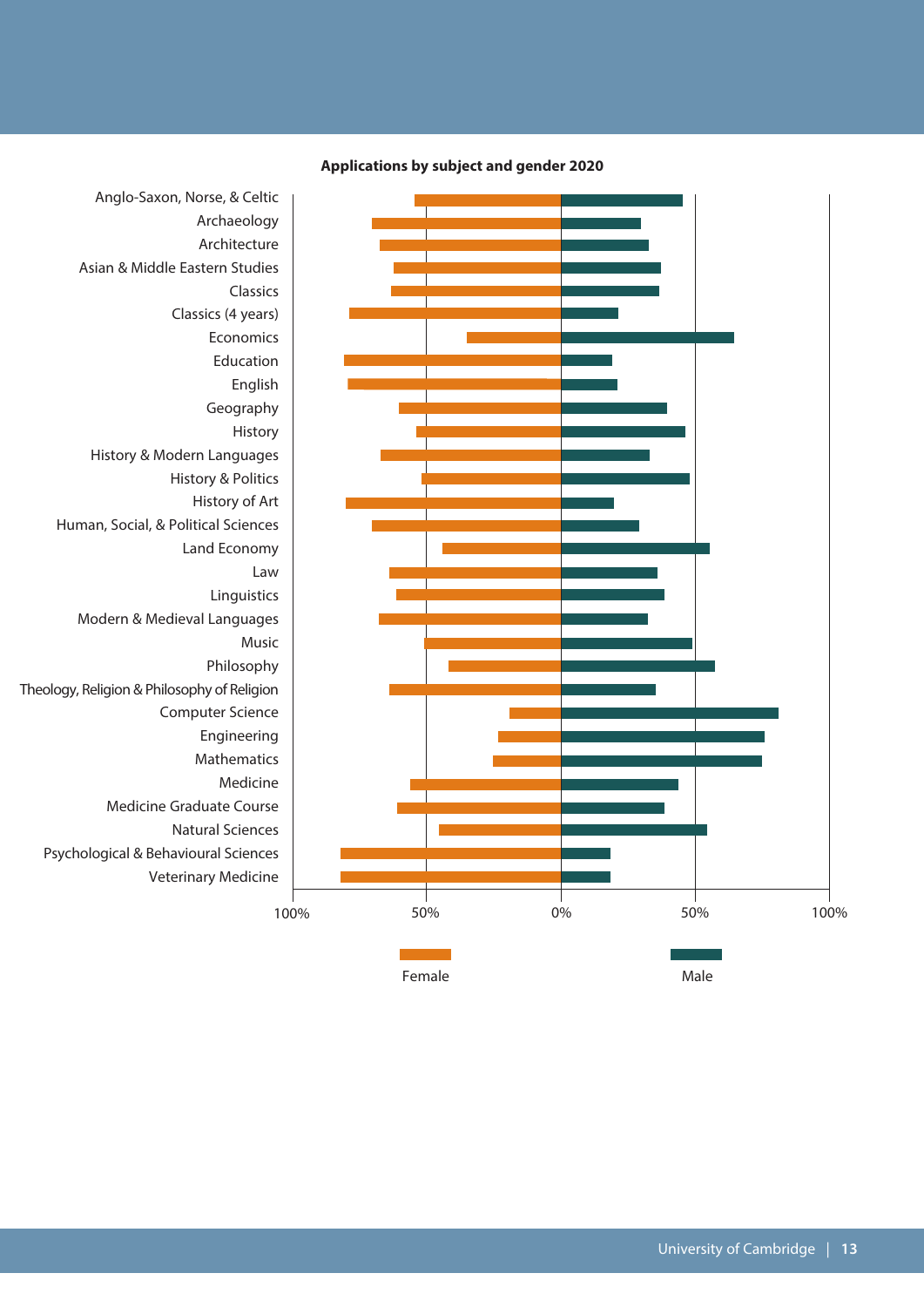

**Offers by subject and gender 2020**

Architecture Asian & Middle Eastern Studies Classics (4 years) Economics Education Geography History & Modern Languages History & Politics History of Art Human, Social, & Political Sciences Land Economy Linguistics Modern & Medieval Languages Philosophy Theology, Religion & Philosophy of Religion Computer Science Engineering Mathematics Medicine Graduate Course Natural Sciences Psychological & Behavioural Sciences Veterinary Medicine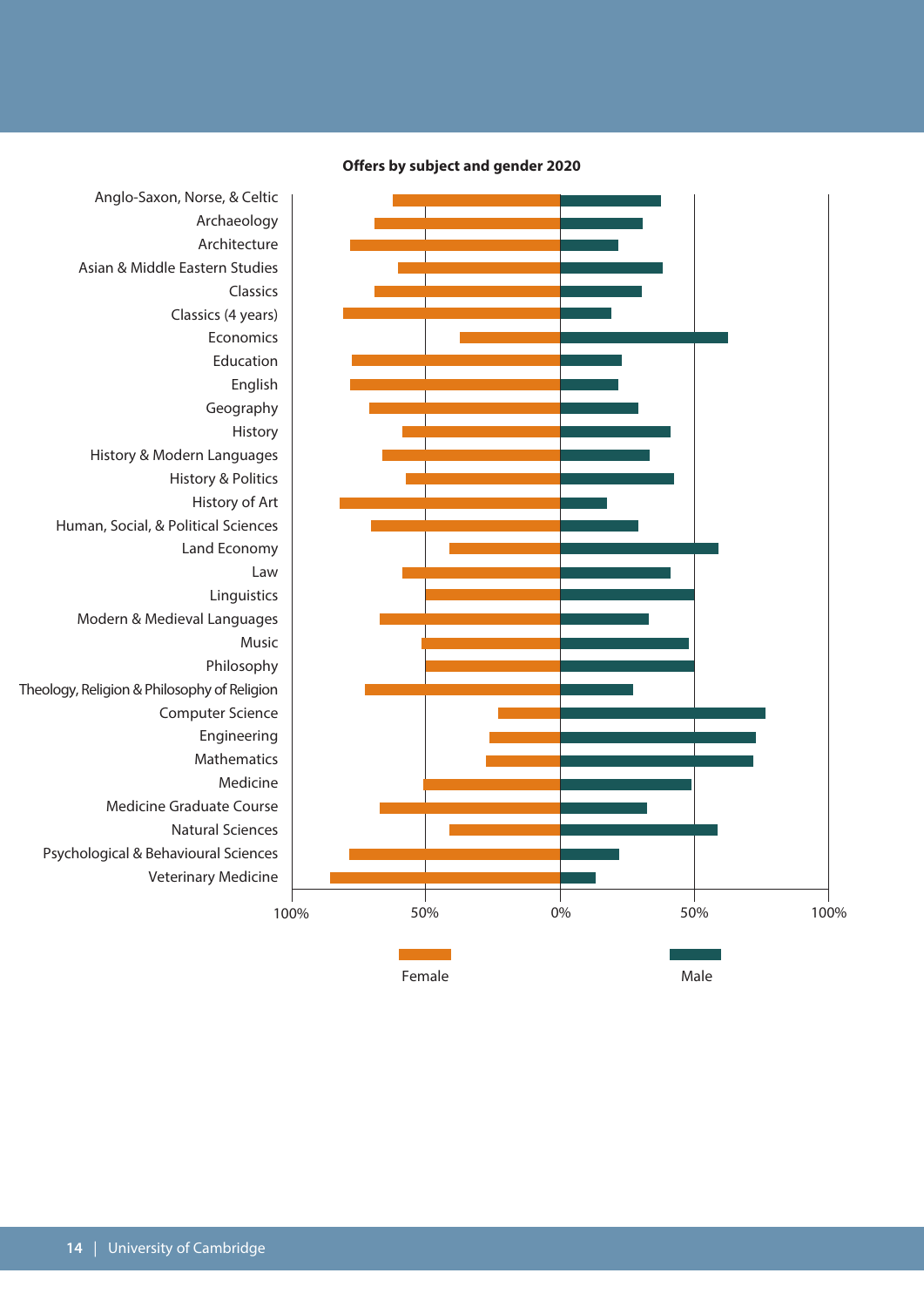

**Acceptances by subject and gender 2020**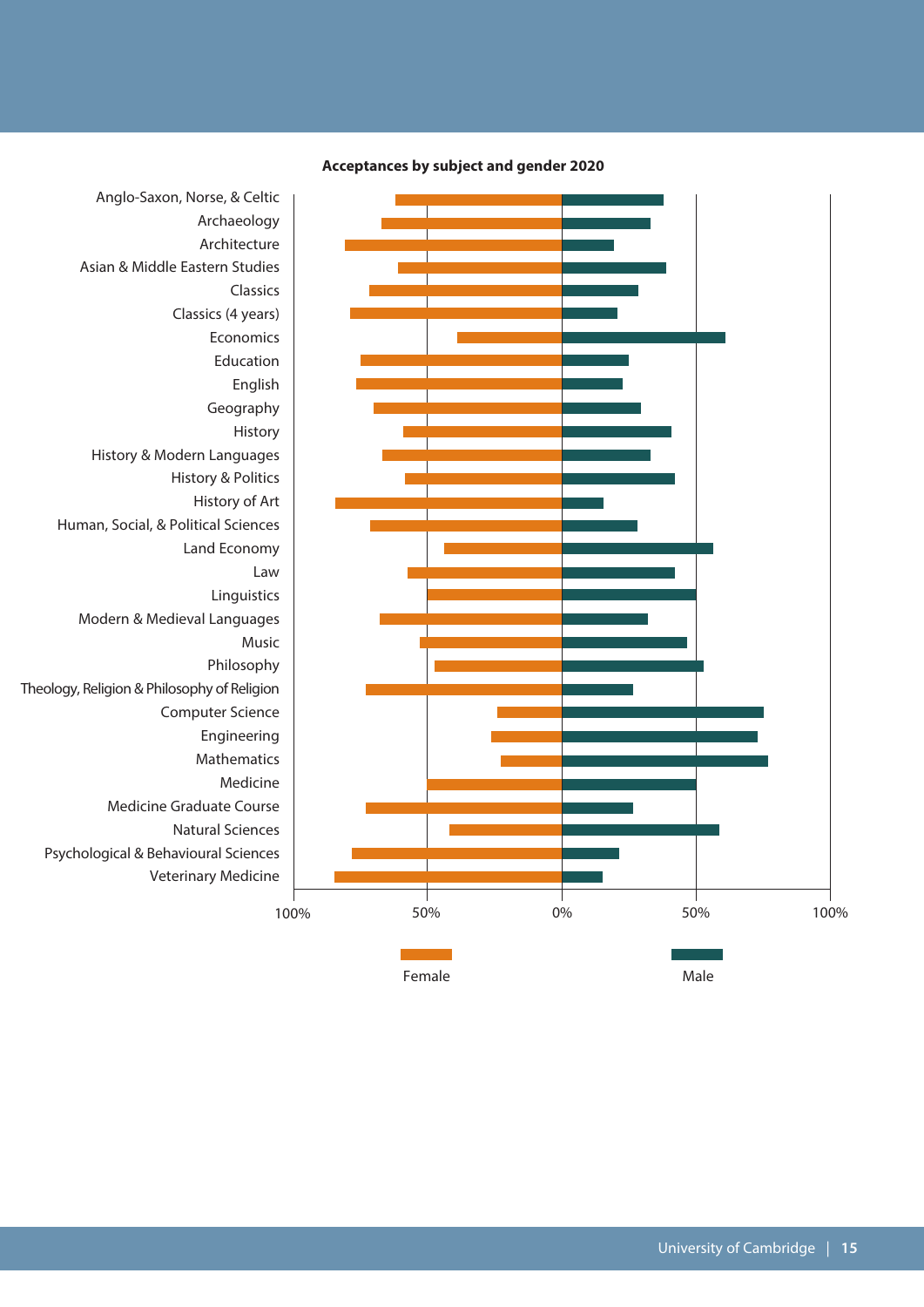## **Table 4.3 Proportion of Home applications, offers and acceptances to Cambridge from the maintained sector by subject 2020**

This table counts Home applications from UK schools/colleges only.

| Degree programme                            |                 |                                             |                 |      |                 | Applications   % Maintained   Offers   % Maintained   Acceptances   % Maintained |
|---------------------------------------------|-----------------|---------------------------------------------|-----------------|------|-----------------|----------------------------------------------------------------------------------|
|                                             |                 | <b>Arts, Humanities and Social Sciences</b> |                 |      |                 |                                                                                  |
| Anglo-Saxon, Norse, & Celtic                | 34              | 67.6                                        | 26              | 65.4 | 25              | 64.0                                                                             |
| Archaeology                                 | 46              | 76.1                                        | 27              | 74.1 | 18              | 72.2                                                                             |
| Architecture                                | 283             | 75.6                                        | 51              | 72.5 | 40              | 75.0                                                                             |
| Asian & Middle Eastern Studies              | 93              | 57.0                                        | 52              | 63.5 | 41              | 53.7                                                                             |
| Classics                                    | 115             | 20.9                                        | 70              | 27.1 | 66              | 25.8                                                                             |
| Classics (4 years)                          | 53              | 83.0                                        | 33              | 81.8 | 30              | 86.7                                                                             |
| Economics                                   | 697             | 69.6                                        | 104             | 74.0 | 103             | 73.8                                                                             |
| Education                                   | 62              | 67.7                                        | 36              | 72.2 | 31              | 67.7                                                                             |
| English                                     | 619             | 68.8                                        | 222             | 73.9 | 210             | 73.8                                                                             |
| Geography                                   | 302             | 63.6                                        | 115             | 73.9 | 104             | 73.1                                                                             |
| History                                     | 556             | 64.7                                        | 214             | 69.6 | 204             | 69.1                                                                             |
| History & Modern Languages                  | 77              | 63.6                                        | 29              | 79.3 | 27              | 77.8                                                                             |
| <b>History &amp; Politics</b>               | 173             | 76.9                                        | 52              | 80.8 | 50              | 80.0                                                                             |
| History of Art                              | 74              | 41.9                                        | 20              | 70.0 | 18              | 66.7                                                                             |
| Human, Social, & Political Sciences         | 674             | 68.4                                        | 168             | 77.4 | 154             | 76.6                                                                             |
| Land Economy                                | 193             | 62.2                                        | 62              | 56.5 | 52              | 55.8                                                                             |
| Law                                         | 934             | 84.0                                        | 190             | 83.7 | 178             | 83.1                                                                             |
| Linguistics                                 | $\overline{70}$ | 71.4                                        | $\overline{38}$ | 68.4 | $\overline{36}$ | 69.4                                                                             |
| Modern & Medieval Languages                 | 356             | 58.7                                        | 187             | 65.2 | 181             | 64.1                                                                             |
| <b>Music</b>                                | 120             | 50.8                                        | 71              | 59.2 | 67              | 58.2                                                                             |
| Philosophy                                  | 168             | 58.3                                        | 47              | 70.2 | 40              | 65.0                                                                             |
| Theology, Religion & Philosophy of Religion | 117             | 50.4                                        | 51              | 54.9 | 51              | 54.9                                                                             |
| <b>Subtotals</b>                            | 5,816           | 68.0                                        | 1,865           | 70.1 | 1,726           | 69.2                                                                             |
|                                             |                 | <b>Sciences</b>                             |                 |      |                 |                                                                                  |
| <b>Computer Science</b>                     | 784             | 82.4                                        | 66              | 78.8 | 62              | 77.4                                                                             |
| Engineering                                 | 1,413           | 72.5                                        | 240             | 72.5 | 224             | 74.1                                                                             |
| Mathematics                                 | 996             | 83.2                                        | 347             | 80.4 | 154             | 71.4                                                                             |
| Medicine                                    | 1,192           | 75.9                                        | 264             | 68.9 | 258             | 70.9                                                                             |
| Medicine Graduate Course*                   | $\overline{28}$ | 57.1                                        | 1               | 0.0  | 1               | 0.0                                                                              |
| <b>Natural Sciences</b>                     | 1,818           | 75.3                                        | 485             | 73.4 | 457             | 73.3                                                                             |
| Psychological & Behavioural Sciences        | 353             | 80.7                                        | 81              | 80.2 | 74              | 78.4                                                                             |
| <b>Veterinary Medicine</b>                  | 273             | 76.2                                        | 77              | 64.9 | 69              | 60.9                                                                             |
| <b>Subtotals</b>                            | 6,857           | 77.0                                        | 1,561           | 74.2 | 1,299           | 72.5                                                                             |
| <b>Totals</b>                               | 12,673          | 72.9                                        | 3,426           | 72.0 | 3,025           | 70.6                                                                             |

Mathematics includes those applying for Mathematics and Mathematics with Physics. The courses in Chemical Engineering, Management Studies and Manufacturing Engineering can be taken only after Part I in another subject. Applications, offers and acceptances for these courses are recorded under the first year subjects taken by the applicants involved.

The figures include only Home applicants who applied from a school or college in the UK and show the percentage of applications, offers and acceptances by course from the maintained sector, including FE institutions.

\* While most applicants for the Medicine Graduate Course apply to Cambridge for entry directly following study at an HE institution, some applicants undertake further science A Level study at UK schools or colleges and are categorised accordingly above. Such applicants are recorded in this table for completeness but omitted from the charts that follow as their number is so small.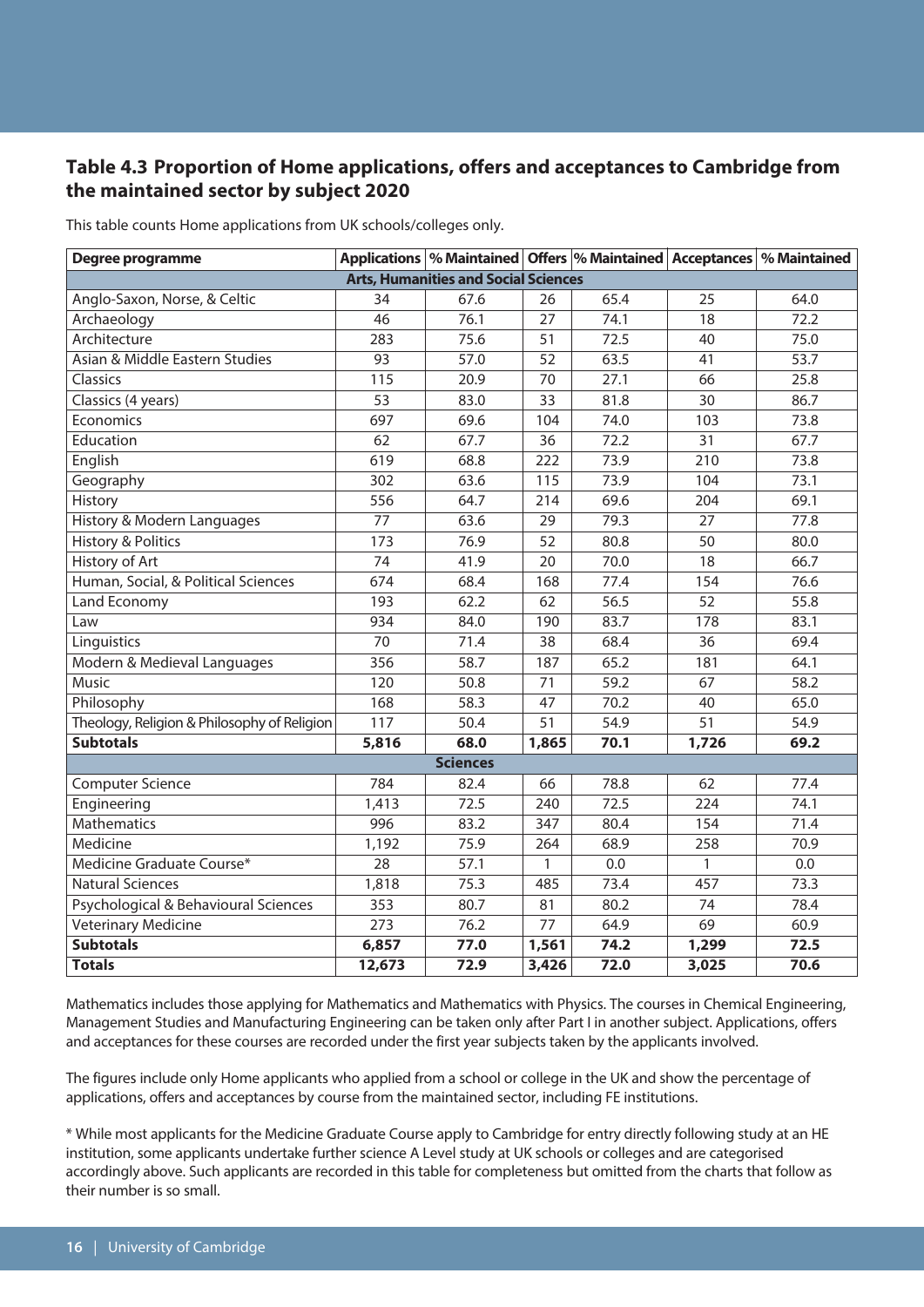## **Arts, Humanities and Social Sciences**



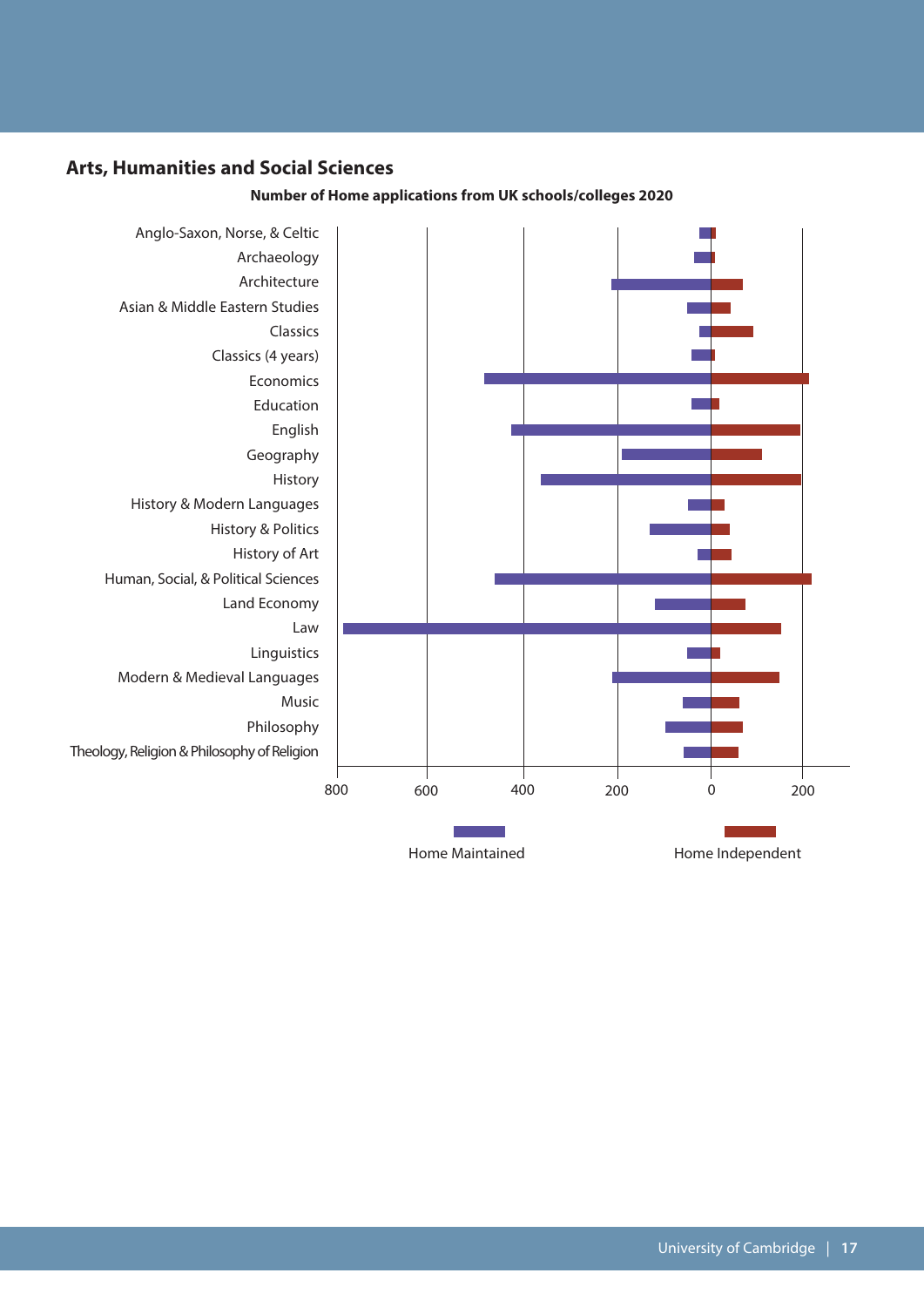

#### **Number of Home offers from UK schools/colleges 2020**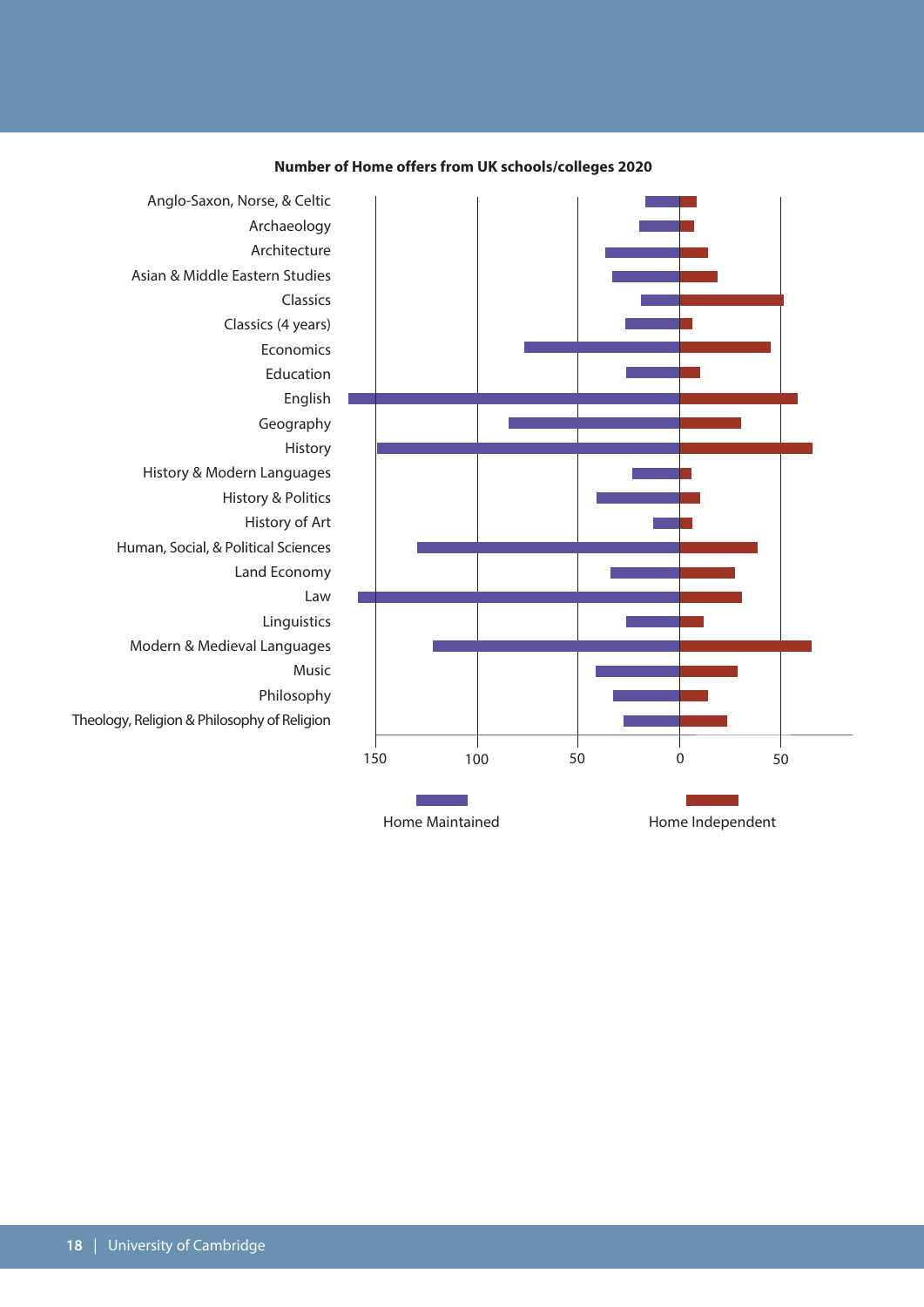

#### **Number of Home acceptances from UK schools/colleges 2020**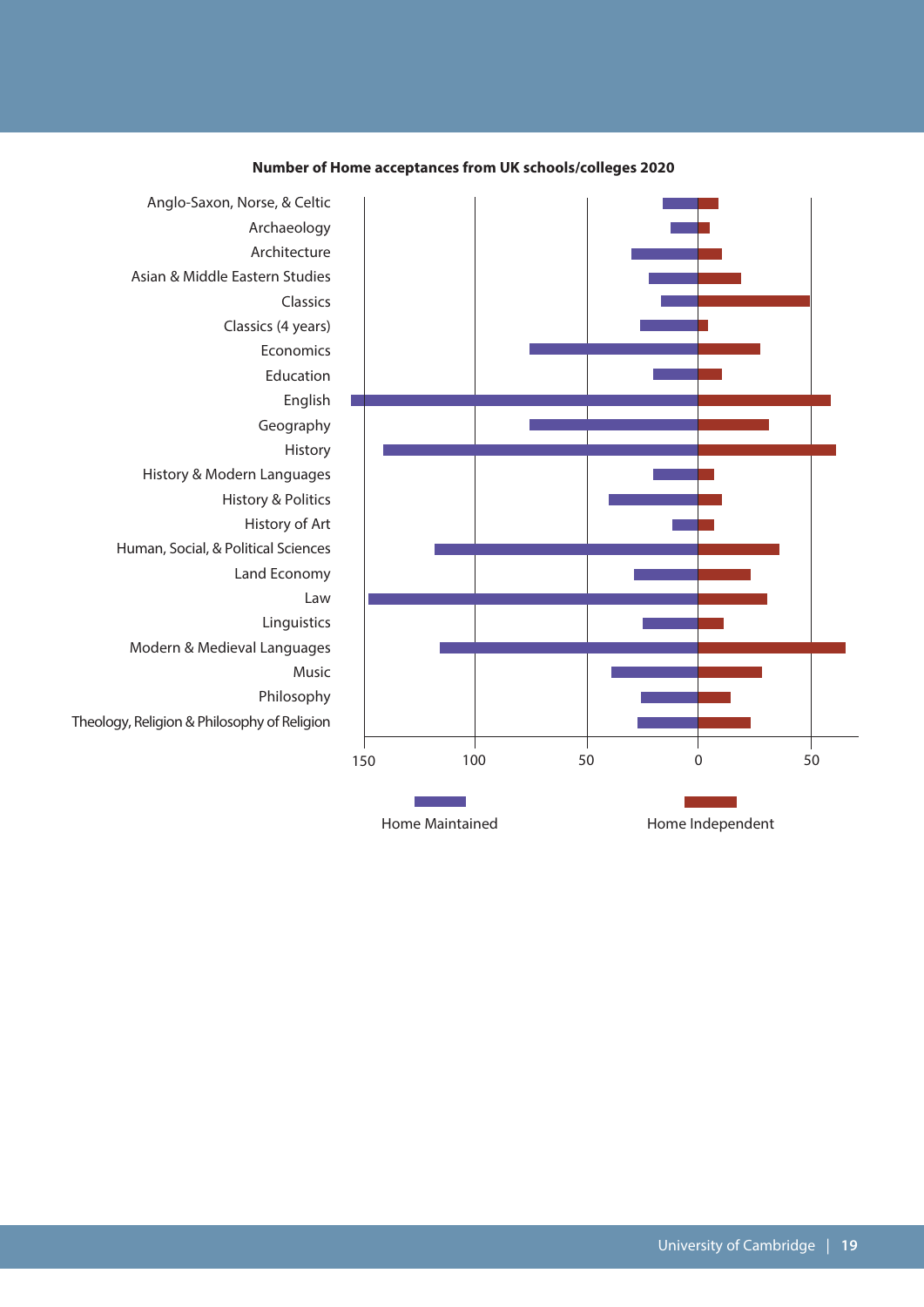#### **Sciences**



**Number of Home applications from UK schools/colleges 2020**





**Number of Home acceptances from UK schools/colleges 2020**

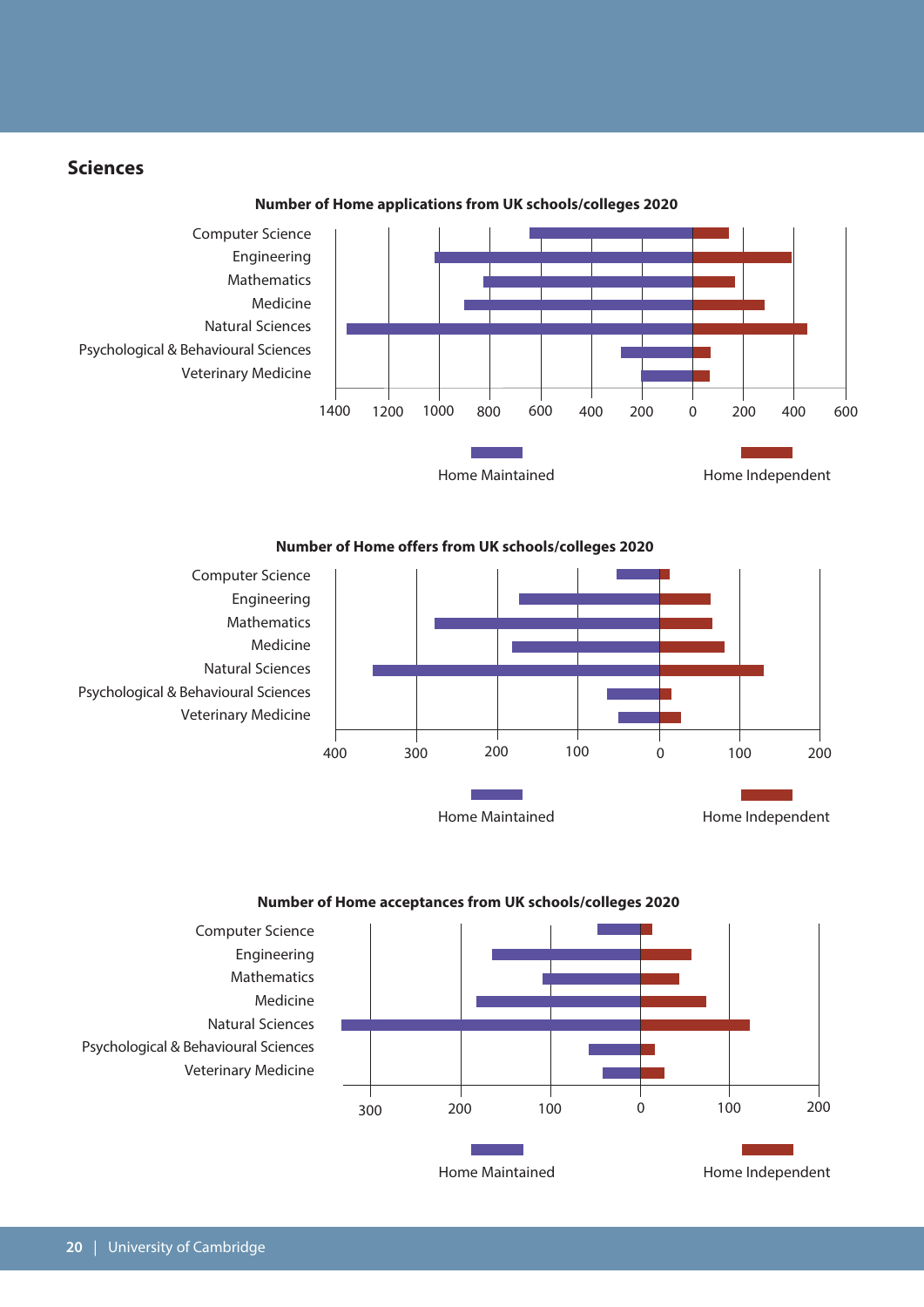#### **Table 5.1 Proportion of Home applications, offers and acceptances to Cambridge from the maintained sector by College 2020**

| <b>College</b>            | <b>Applications</b> | % Maintained   | <b>Offers</b>   | % Maintained      | <b>Acceptances</b> | % Maintained   |
|---------------------------|---------------------|----------------|-----------------|-------------------|--------------------|----------------|
| Christ's                  | 495                 | 80.4           | 107             | 75.7              | 85                 | 74.1           |
| Churchill                 | 459                 | 83.2           | 149             | 76.5              | 114                | 75.4           |
| Clare                     | 563                 | 70.0           | 142             | 71.8              | 125                | 70.4           |
| Corpus Christi            | 297                 | 77.4           | 103             | 77.7              | 89                 | 77.5           |
| Downing                   | 702                 | 63.2           | 115             | 63.5              | 111                | 64.0           |
| Emmanuel                  | 630                 | 70.0           | 137             | 69.3              | 122                | 68.9           |
| Fitzwilliam               | 525                 | 76.6           | 139             | 79.1              | 121                | 79.3           |
| Girton                    | 362                 | 77.6           | 140             | 77.1              | 127                | 76.4           |
| <b>Gonville and Caius</b> | 582                 | 62.9           | 161             | 55.9              | 154                | 57.1           |
| Homerton                  | 435                 | 78.2           | 182             | 74.2              | 154                | 73.4           |
| Hughes Hall*              | $\overline{44}$     | 77.3           | 15              | 73.3              | $\overline{13}$    | 69.2           |
| Jesus                     | 999                 | 73.3           | 145             | 80.0              | 136                | 80.1           |
| King's                    | 472                 | 86.0           | 125             | 79.2              | 110                | 78.2           |
| Lucy Cavendish*           | 35                  | 85.7           | 33              | 78.8              | 48                 | 68.8           |
| Magdalene                 | 296                 | 60.5           | 92              | 63.0              | 90                 | 66.7           |
| Murray Edwards            | 217                 | 81.1           | 146             | 76.7              | 111                | 75.7           |
| Newnham                   | 323                 | 78.6           | 119             | 73.9              | 106                | 70.8           |
| Pembroke                  | 668                 | 72.5           | 141             | 78.0              | 128                | 76.6           |
| Peterhouse                | 262                 | 76.7           | 66              | 69.7              | 61                 | 67.2           |
| Queens'                   | 571                 | 70.4           | 155             | 71.0              | 145                | 73.1           |
| Robinson                  | 292                 | 67.1           | 117             | $\overline{51.3}$ | 101                | 48.5           |
| <b>St Catharine's</b>     | 641                 | 79.7           | 132             | 75.0              | 115                | 72.2           |
| St Edmund's*              | 31                  | 87.1           | 13              | 76.9              | 11                 | 72.7           |
| St John's                 | 746                 | 61.4           | 177             | 66.7              | 158                | 65.2           |
| Selwyn                    | 579                 | 71.8           | 123             | 78.9              | 111                | 78.4           |
| <b>Sidney Sussex</b>      | 326                 | 68.1           | 104             | 68.3              | 97                 | 66.0           |
| <b>Trinity</b>            | 676                 | 76.3           | 174             | 64.4              | 157                | 61.8           |
| <b>Trinity Hall</b>       | 389                 | 69.2           | 116             | 73.3              | 104                | 72.1           |
| Wolfson*                  | 56                  | 82.1           | 24              | 70.8              | 21                 | 71.4           |
| Open Offers               | $\mathbf{r}$        | $\overline{a}$ | $\overline{34}$ | 97.1              | $\mathbf{r}$       | $\overline{a}$ |
| <b>Totals</b>             | 12,673              | 72.9           | 3,426           | 72.0              | 3,025              | 70.6           |

This table counts Home applications from UK schools/colleges only.

The College of application in the data above is defined as the applicant's first choice College (or, in the case of an open applicant, the College to which the applicant was allocated) regardless of subsequent transfers through the pools.

The figures include only Home applicants who applied from a school or college in the UK and show the percentage of applications, offers and acceptances by College from the maintained sector, including FE institutions.

\* The majority of applicants to the four Mature Colleges apply from institutions other than UK schools and colleges, or independently of a school or college. Relevant applications and acceptances are counted in this table, but differences of one or two applicants can have a disproportionate effect on the percentages year-on-year and no particular conclusion should be drawn from this.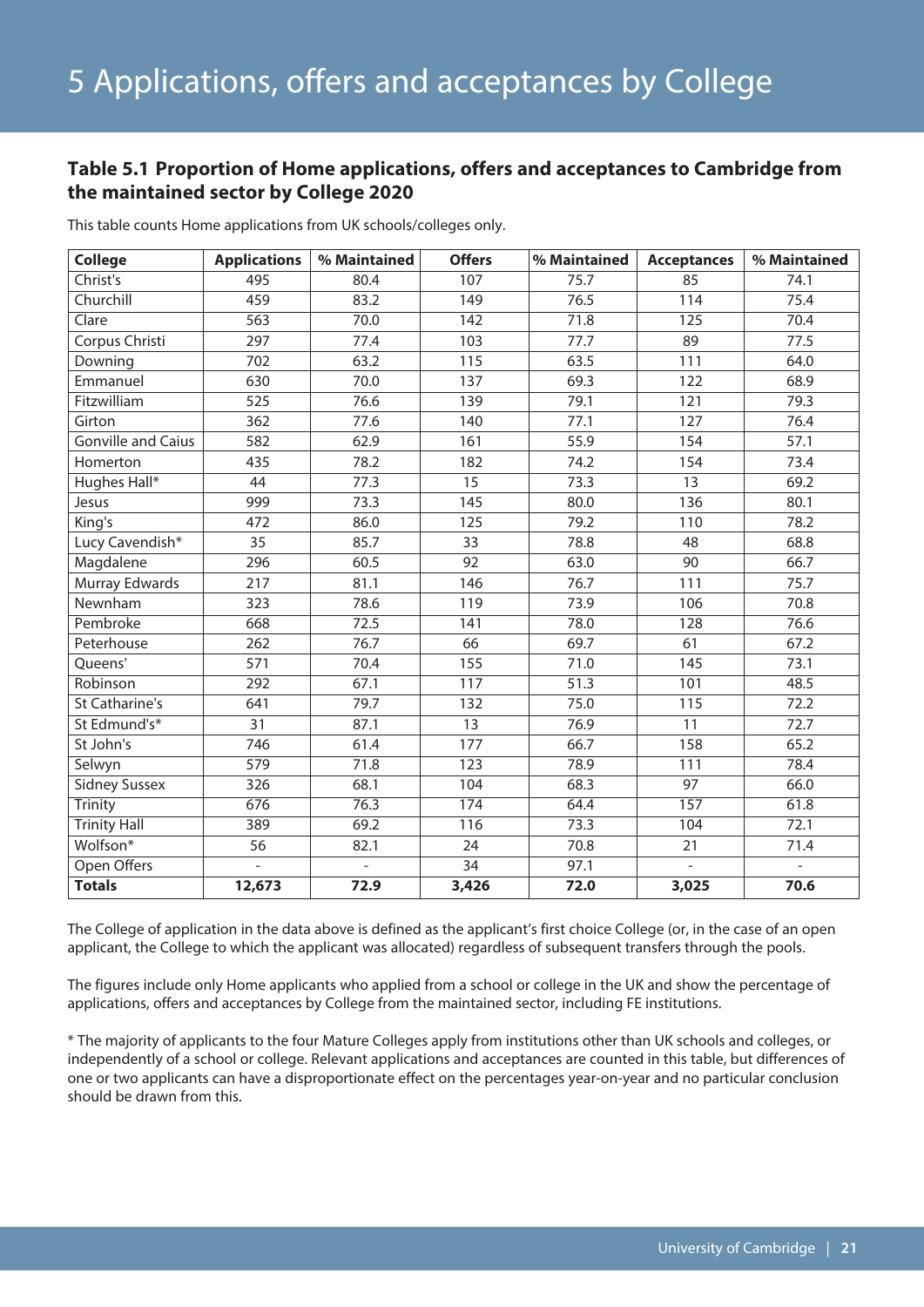

#### **Number of Home applications from UK schools/colleges 2020**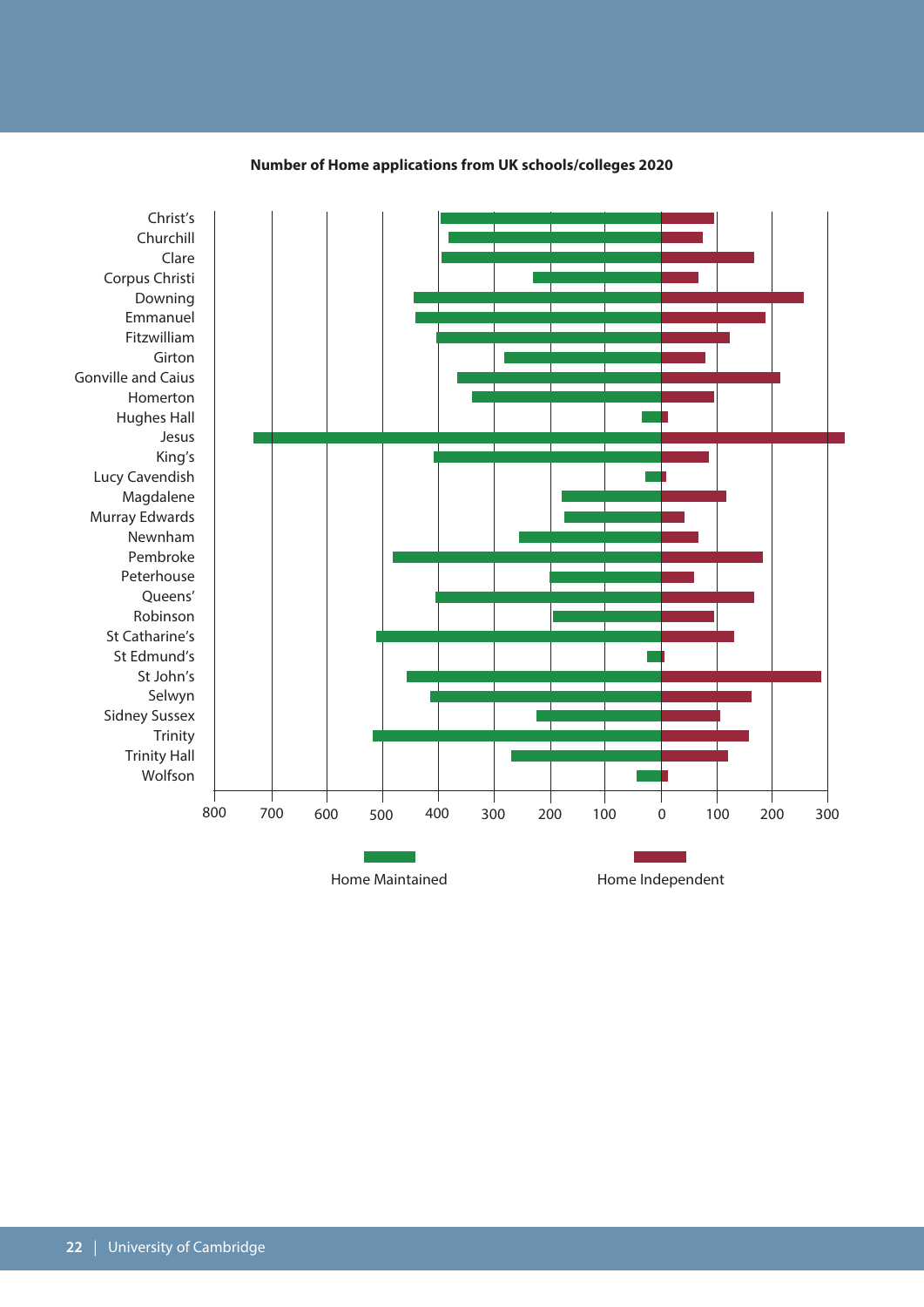

#### **Number of Home offers from UK schools/colleges 2020**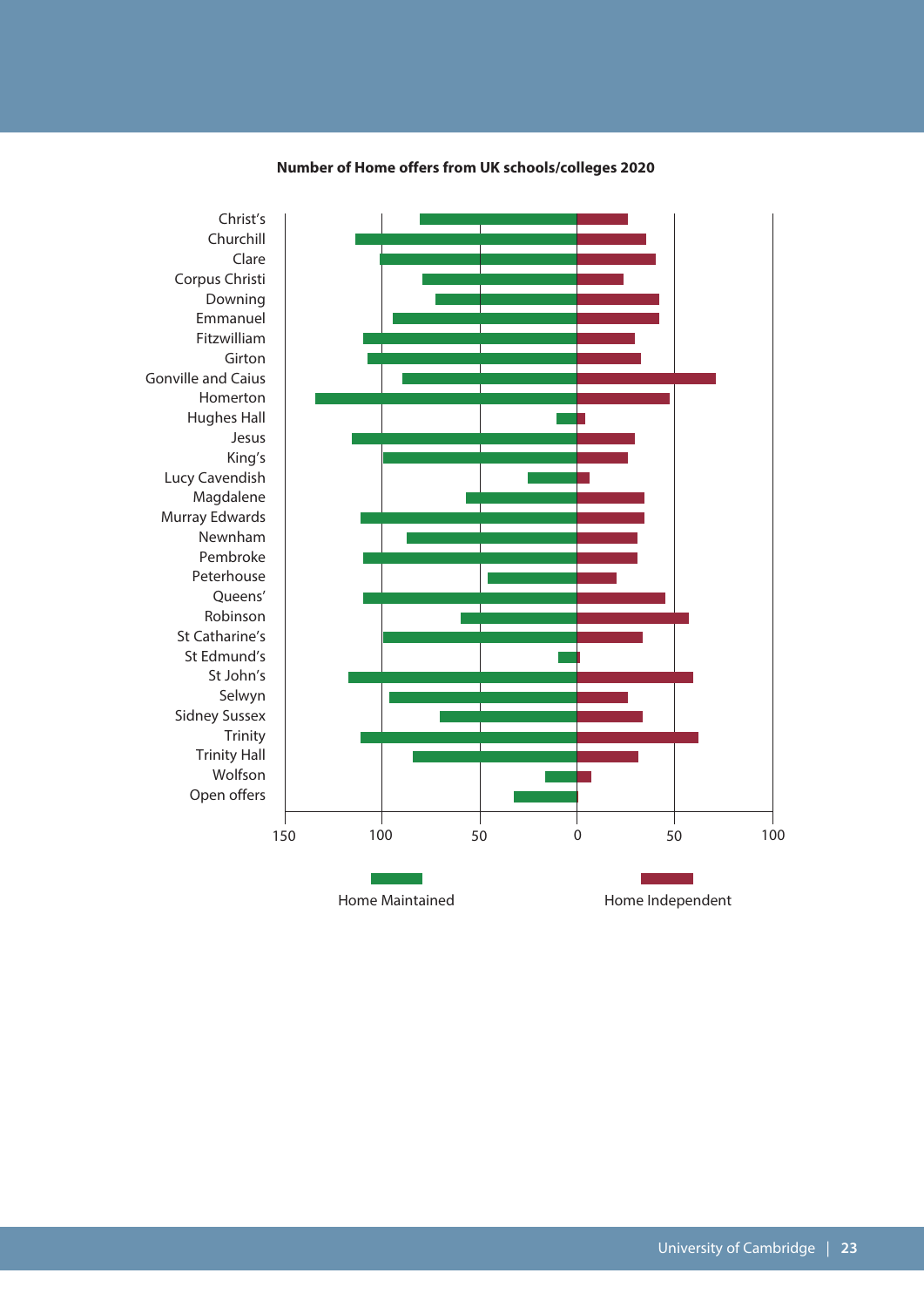

#### **Number of Home acceptances from UK schools/colleges 2020**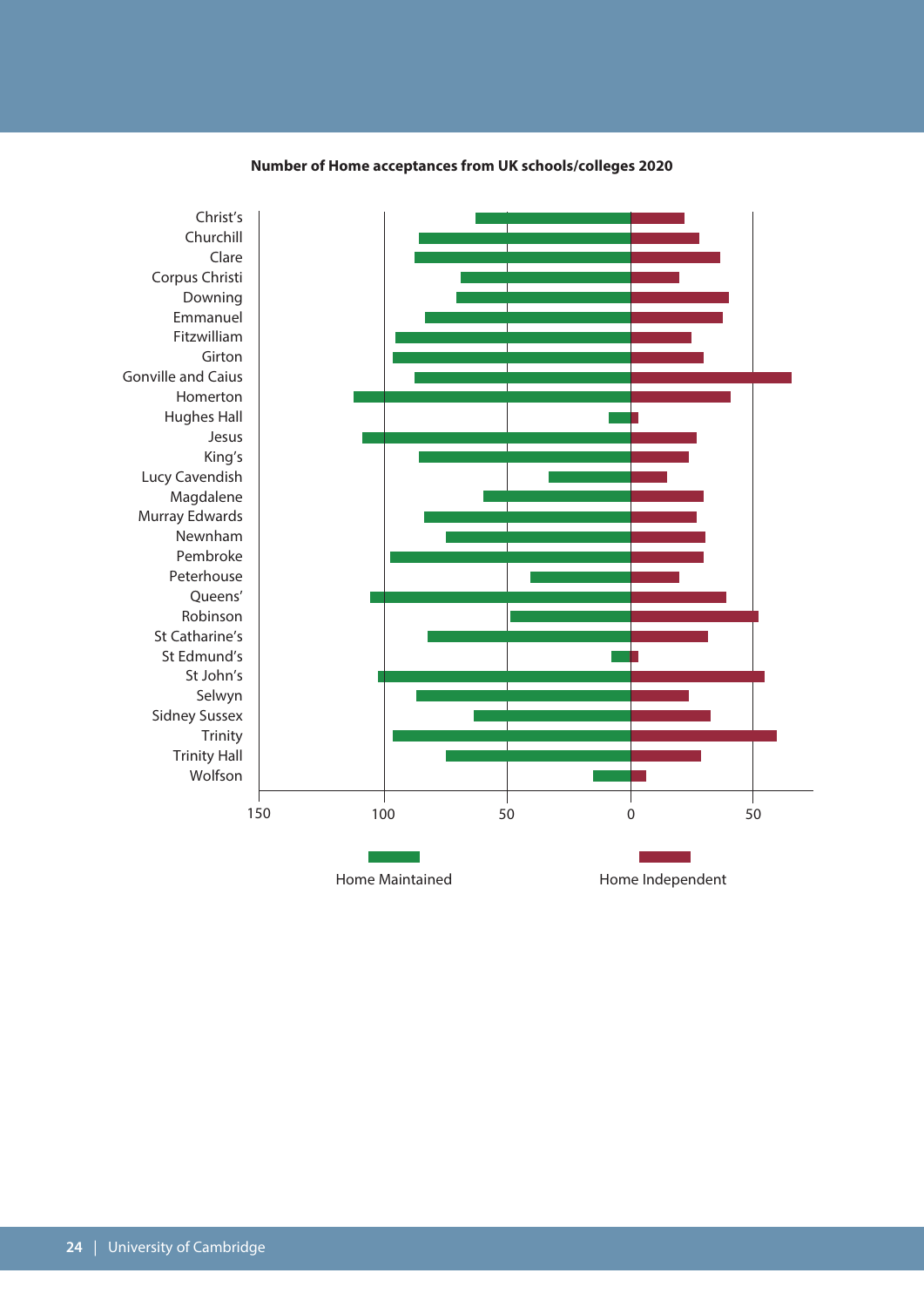## **Table 6.1 Applicants, offers and acceptances to Cambridge by age\* 2020**

|               |             | <b>Applicants</b> |       | <b>Offers</b> | <b>Acceptances and success rates</b> |       |                  |  |  |
|---------------|-------------|-------------------|-------|---------------|--------------------------------------|-------|------------------|--|--|
| Age           | No.         | $\%$              | No.   | $\%$          | No.                                  | %     | Success rate (%) |  |  |
| Under 18      | 663         | 3.3               | 103   | 2.2           | 76                                   | 1.9   | 11.5             |  |  |
| 18            | 13,259      | 65.0              | 3,078 | 65.4          | 2,642                                | 66.1  | 19.9             |  |  |
| 19            | 4,229       | 20.7              | 1.021 | 21.7          | 869                                  | 21.7  | 20.5             |  |  |
| 20            | 761         | 3.7               | 190   | 4.0           | 161                                  | 4.0   | 21.2             |  |  |
| 21 and over   | <b>.487</b> | 7.3               | 318   | 6.8           | 249                                  | 6.2   | 16.7             |  |  |
| <b>Totals</b> | 20,399      | 100.0             | 4,710 | 100.0         | 3,997                                | 100.0 | 19.6             |  |  |

This table counts all applicants, regardless of domicile.

\* expected age on 1 October of year of entry

This data relates to applicants (who may apply for up to five courses in their UCAS application) rather than the total number of applications made by applicants. Applicants to Cambridge are usually permitted to make only one application to the University in any given year, the sole exception to this rule being those wishing to be considered for both the standard Medicine and Graduate Medicine courses.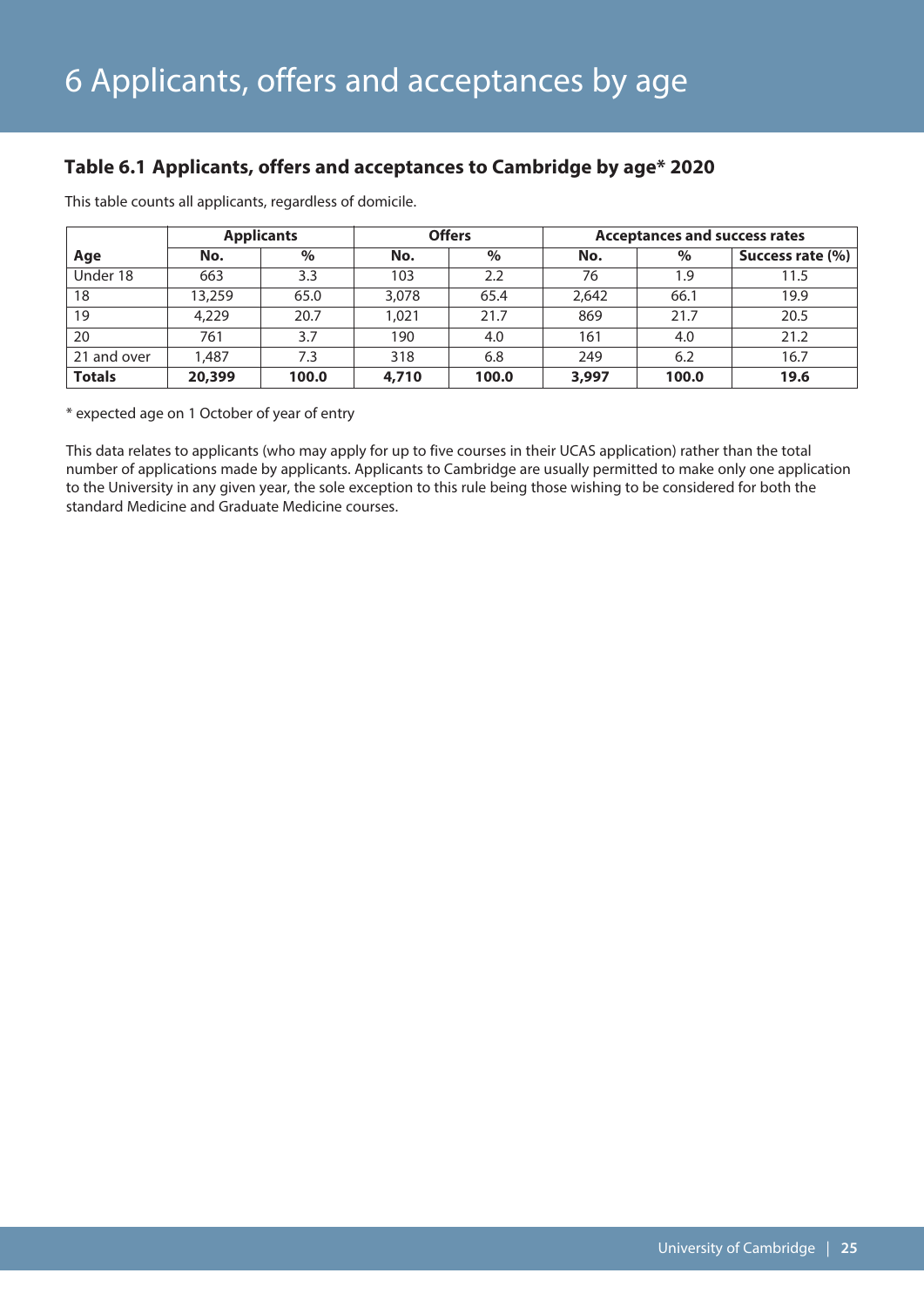## **Table 7.1 Home applicants, offers and acceptances to Cambridge by POLAR4 quintile 2020**

|                        |        | <b>Applicants</b> | <b>Offers</b> |       | <b>Acceptances and success rates</b> |       |                  |  |  |  |
|------------------------|--------|-------------------|---------------|-------|--------------------------------------|-------|------------------|--|--|--|
| <b>POLAR4 quintile</b> | No.    | $\%$              | No.           | $\%$  | No.                                  | $\%$  | Success rate (%) |  |  |  |
|                        | 6.347  | 47.5              | 1,813         | 51.2  | 1,615                                | 51.7  | 25.4             |  |  |  |
| $\overline{4}$         | 2,962  | 22.2              | 734           | 20.7  | 643                                  | 20.6  | 21.7             |  |  |  |
| 3                      | .910   | 14.3              | 474           | 13.4  | 407                                  | 13.0  | 21.3             |  |  |  |
| $\overline{2}$         | .274   | 9.5               | 315           | 8.9   | 276                                  | 8.8   | 21.7             |  |  |  |
|                        | 780    | 5.8               | 186           | 5.3   | 163                                  | 5.2   | 20.9             |  |  |  |
| <b>Unknown</b>         | 96     | 0.7               | 18            | 0.5   | 18                                   | 0.6   | 18.8             |  |  |  |
| <b>Totals</b>          | 13,369 | 100.0             | 3,540         | 100.0 | 3,122                                | 100.0 | 23.4             |  |  |  |

This table counts Home applicants only.

This data relates to applicants (who may apply for up to five courses in their UCAS application) rather than the total number of applications made by applicants. Applicants to Cambridge are usually permitted to make only one application to the University in any given year, the sole exception to this rule being those wishing to be considered for both the standard Medicine and Graduate Medicine courses.

POLAR4 is a classification of UK postcode areas showing the participation of young people in higher education (HE), where 5 signifies the highest-participation neighbourhood quintile and 1 the lowest. More information about POLAR methodology is available at: **www.officeforstudents.org.uk/data-and-analysis/young-participation-by-area**.

## **Table 7.2 Home applicants, offers and acceptances to Cambridge by OAC flag 2020**

|                 |             | <b>Applicants</b> |       | <b>Offers</b> | <b>Acceptances and success rates</b> |       |                  |  |  |  |
|-----------------|-------------|-------------------|-------|---------------|--------------------------------------|-------|------------------|--|--|--|
| <b>OAC</b> flag | $\%$<br>No. |                   | No.   | %             |                                      | $\%$  | Success rate (%) |  |  |  |
| Flagged         | 3,080       | 23.0              | 695   | 19.6          | 594                                  | 19.0  | 19.3             |  |  |  |
| Unflagged       | 10,250      | 76.7              | 2,837 | 80.1          | 2,520                                | 80.7  | 24.6             |  |  |  |
| <b>Unknown</b>  | 39          | 0.3               |       | 0.2           |                                      | 0.3   | 20.5             |  |  |  |
| <b>Totals</b>   | 13,369      | 100.0             | 3,540 | 100.0         | 3,122                                | 100.0 | 23.4             |  |  |  |

This table counts Home applicants only.

This data relates to applicants (who may apply for up to five courses in their UCAS application) rather than the total number of applications made by applicants. Applicants to Cambridge are usually permitted to make only one application to the University in any given year, the sole exception to this rule being those wishing to be considered for both the standard Medicine and Graduate Medicine courses.

OAC (Output Area Classification) data provides information about the dominant socio-demographic characteristics of an applicant's residential neighbourhood. Applicants are flagged if they live in a neighbourhood whose characteristics are associated with relative disadvantage and low Cambridge application rates. More information about OAC methodology is available at: **www.ons.gov.uk/methodology/geography/geographicalproducts/areaclassifications**.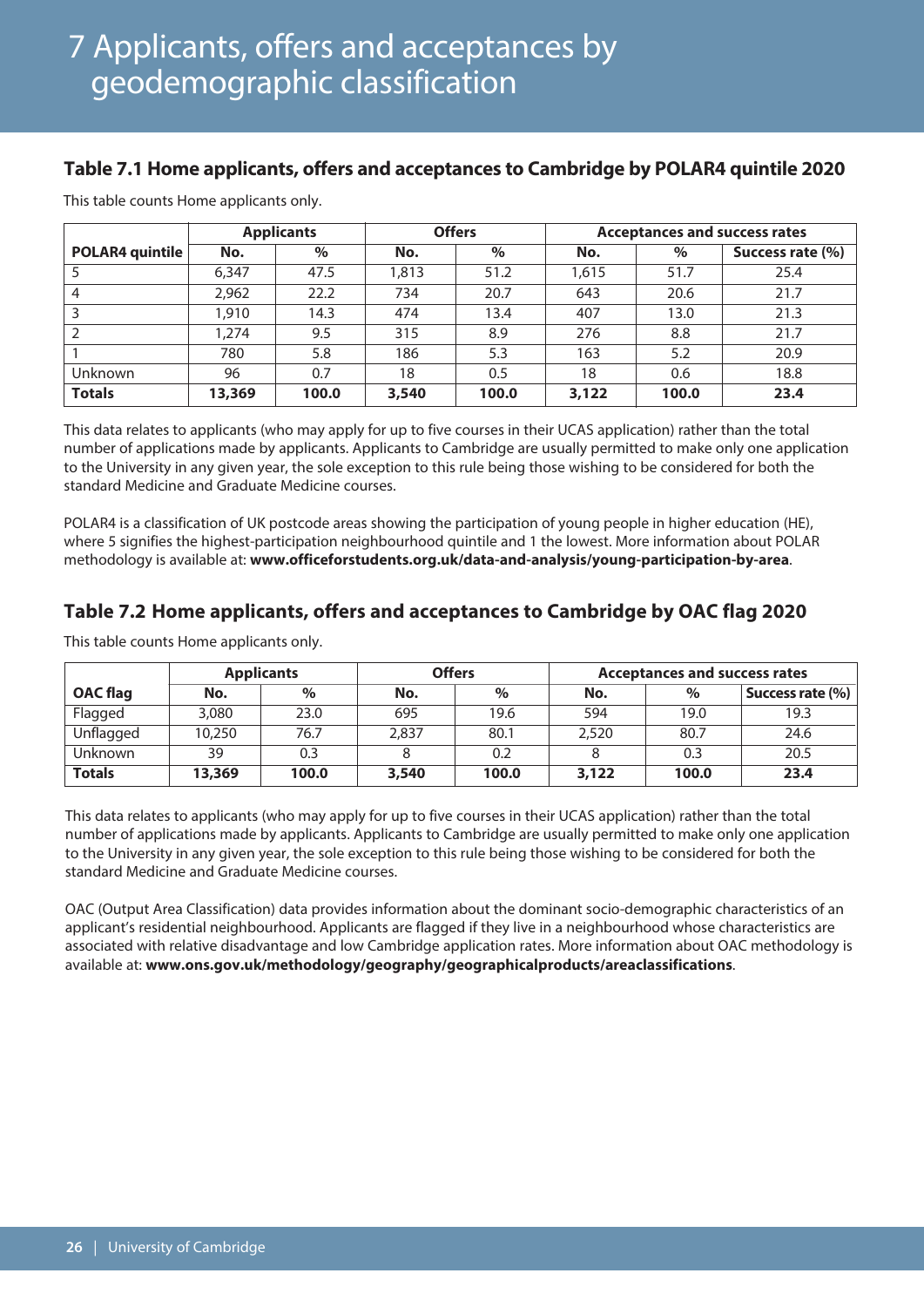## **Table 7.3 Home applicants, offers and acceptances to Cambridge by IMD flag 2020**

|                 |             | <b>Applicants</b> | <b>Offers</b> |       | <b>Acceptances and success rates</b> |       |                  |  |  |  |
|-----------------|-------------|-------------------|---------------|-------|--------------------------------------|-------|------------------|--|--|--|
| <b>IMD</b> flag | $\%$<br>No. |                   | No.           | $\%$  |                                      | $\%$  | Success rate (%) |  |  |  |
| Flagged         | 3,194       | 23.9              | 771           | 21.8  | 673                                  | 21.6  | 21.1             |  |  |  |
| Unflagged       | 10,125      | 75.7              | 2.759         | 77.9  | 2.439                                | 78.1  | 24.1             |  |  |  |
| <b>Unknown</b>  | 50          | 0.4               | 10            | 0.3   | 10                                   | 0.3   | 20.0             |  |  |  |
| <b>Totals</b>   | 13,369      | 100.0             | 3,540         | 100.0 | 3,122                                | 100.0 | 23.4             |  |  |  |

This table counts Home applicants only.

This data relates to applicants (who may apply for up to five courses in their UCAS application) rather than the total number of applications made by applicants. Applicants to Cambridge are usually permitted to make only one application to the University in any given year, the sole exception to this rule being those wishing to be considered for both the standard Medicine and Graduate Medicine courses.

IMD (Indices of Multiple Deprivation) data provides information about the typical level of deprivation in an applicant's local area. Applicants are flagged if they live in a neighbourhood that is ranked within the most deprived 40% of areas within their UK region (England, Northern Ireland, Scotland, or Wales). More information about IMD methodology in each UK region is available at:

**www.gov.uk/government/collections/english-indices-of-deprivation** (England) **www.nisra.gov.uk/statistics/deprivation** (Northern Ireland) **www.gov.scot/collections/scottish-index-of-multiple-deprivation-2021** (Scotland) **www.gov.wales/welsh-index-multiple-deprivation** (Wales)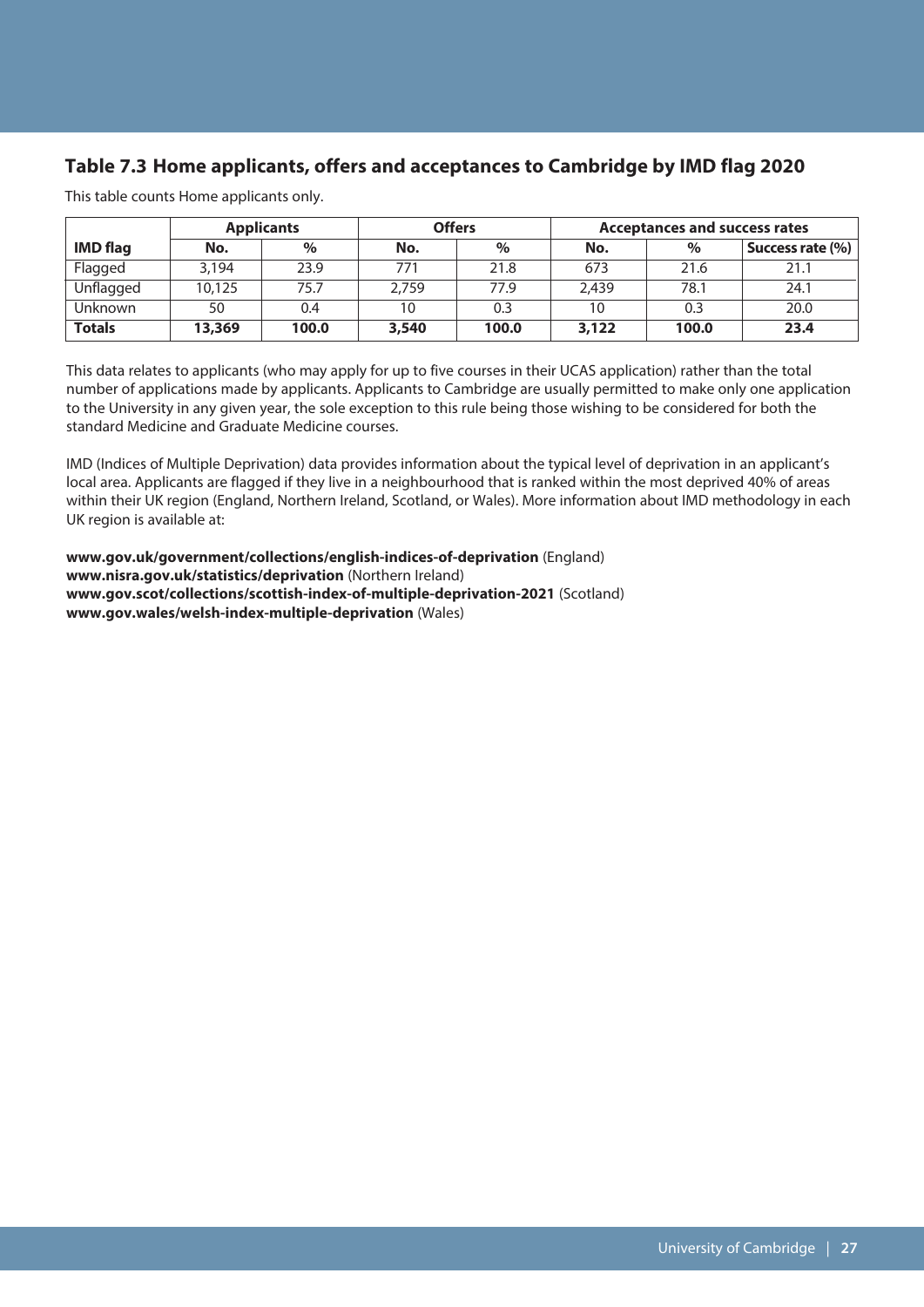## **Table 8.1 Home applicants, offers and acceptances to Cambridge by ethnicity and gender 2020**

This table counts Home applicants only.

|                                      |          |               | <b>Applications</b> |       |                | <b>Offers</b> |              |       | <b>Acceptances and success rates</b> |               |          |       |                |  |
|--------------------------------------|----------|---------------|---------------------|-------|----------------|---------------|--------------|-------|--------------------------------------|---------------|----------|-------|----------------|--|
|                                      |          |               |                     |       |                |               |              |       |                                      |               |          |       | <b>Success</b> |  |
| <b>Ethnicity</b>                     | Male     | <b>Female</b> | Total               | $\%$  | <b>Male</b>    | <b>Female</b> | <b>Total</b> | $\%$  | <b>Male</b>                          | <b>Female</b> | Total    | $\%$  | rate $(\% )$   |  |
| Black or Black British - Caribbean   | 25       | 49            | 74                  | 0.6   | 6              | 15            | 21           | 0.6   | 6                                    | 12            | 18       | 0.6   | 24.3           |  |
| Black or Black British - African     | 234      | 350           | 584                 | 4.4   | 54             | 80            | 134          | 3.8   | 47                                   | 80            | 127      | 4.1   | 21.7           |  |
| Other Black background               | 16       | 17            | 33                  | 0.2   | $\overline{2}$ | 6             | 8            | 0.2   | $\overline{2}$                       | 5             | 7        | 0.2   | 21.2           |  |
| Asian or Asian British - Indian      | 579      | 391           | 970                 | 7.3   | 123            | 91            | 214          | 6.0   | 116                                  | 87            | 203      | 6.5   | 20.9           |  |
| Asian or Asian British - Pakistani   | 204      | 170           | 374                 | 2.8   | 24             | 32            | 56           | 1.6   | 16                                   | 27            | 43       | 1.4   | 11.5           |  |
| Asian or Asian British - Bangladeshi | 132      | 123           | 255                 | 1.9   | 22             | 27            | 49           | 1.4   | 25                                   | 22            | 47       | 1.5   | 18.4           |  |
| Chinese                              | 192      | 160           | 352                 | 2.6   | 45             | 35            | 80           | 2.3   | 41                                   | 32            | 73       | 2.3   | 20.7           |  |
| Other Asian background               | 293      | 212           | 505                 | 3.8   | 58             | 46            | 104          | 2.9   | 50                                   | 42            | 92       | 2.9   | 18.2           |  |
| Mixed - White and Black Caribbean    | 46       | 60            | 106                 | 0.8   | 14             | 17            | 31           | 0.9   | 14                                   | 16            | 30       | 1.0   | 28.3           |  |
| Mixed - White and Black African      | 51       | 59            | 110                 | 0.8   | 13             | 22            | 35           | 1.0   | 8                                    | 20            | 28       | 0.9   | 25.5           |  |
| Mixed - White and Asian              | 263      | 242           | 505                 | 3.8   | 70             | 83            | 153          | 4.3   | 61                                   | 71            | 132      | 4.2   | 26.1           |  |
| Other mixed background               | 113      | 148           | 261                 | 2.0   | 27             | 43            | 70           | 2.0   | 25                                   | 37            | 62       | 2.0   | 23.8           |  |
| Arab                                 | 74       | 26            | 100                 | 0.7   | 10             | 6             | 16           | 0.5   | 9                                    | 6             | 15       | 0.5   | 15.0           |  |
| Other ethnic background              | 79       | 90            | 169                 | 1.3   | 18             | 13            | 31           | 0.9   | 17                                   | 10            | 27       | 0.9   | 16.0           |  |
| White                                | 4,282    | 4,197         | 8,479               | 63.4  | 1,094          | 1,378         | 2,472        | 69.8  | 948                                  | 1,238         | 2,186    | 70.0  | 25.8           |  |
| Gypsy or Traveller                   | $\Omega$ | 3             | 3                   | 0.0   | 0              | $\mathbf{0}$  | $\Omega$     | 0.0   | $\Omega$                             | 0             | $\Omega$ | 0.0   | 0.0            |  |
| Unknown                              | 296      | 193           | 489                 | 3.7   | 48             | 18            | 66           | 1.9   | 28                                   | 4             | 32       | 1.0   | 6.5            |  |
| <b>Totals</b>                        | 6,879    | 6,490         | 13,369              | 100.0 | 1,628          | 1,912         | 3,540        | 100.0 | 1,413                                | 1,709         | 3,122    | 100.0 | 23.4           |  |

This data relates to applicants (who may apply for up to five courses in their UCAS application) rather than the total number of applications made by applicants. Applicants to Cambridge are usually permitted to make only one application to the University in any given year, the sole exception to this rule being those wishing to be considered for both the standard Medicine and Graduate Medicine courses.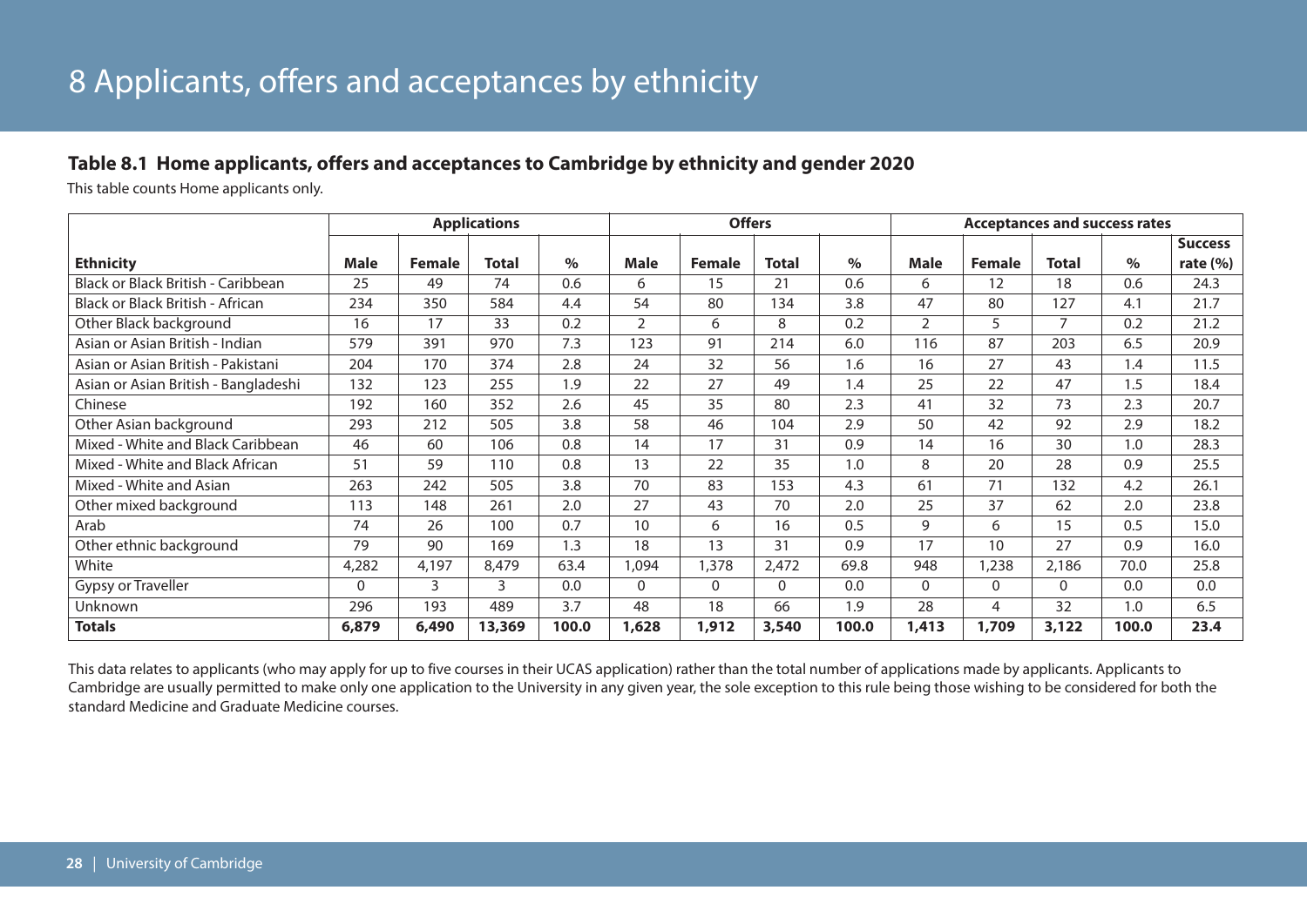## **Table 8.2 Home applications, offers and acceptances to Cambridge by ethnic group and subject 2020**

This table counts Home applicants with known ethnicity only.

|                                             |                |       |              | <b>Applications</b> |       |                                             |       |       | <b>Offers</b> |              |       |               | <b>Acceptances</b> |       |                |              |       |          |
|---------------------------------------------|----------------|-------|--------------|---------------------|-------|---------------------------------------------|-------|-------|---------------|--------------|-------|---------------|--------------------|-------|----------------|--------------|-------|----------|
| Degree programme                            | <b>Black</b>   | Asian | <b>Mixed</b> | <b>Other</b>        |       | White  % BME                                | Black | Asian | Mixed         | <b>Other</b> |       | White   % BME | <b>Black</b>       | Asian | <b>Mixed</b>   | <b>Other</b> | White | $\%$ BME |
|                                             |                |       |              |                     |       | <b>Arts, Humanities and Social Sciences</b> |       |       |               |              |       |               |                    |       |                |              |       |          |
| Anglo-Saxon, Norse, & Celtic                | $<$ 3          | $<$ 3 | 4            | $<$ 3               | 31    | 13.9                                        | $<$ 3 | $<$ 3 | 3             | $<$ 3        | 22    | 15.4          | $<$ 3              | $<$ 3 | 3              | $<$ 3        | 21    | 16.0     |
| Archaeology                                 | $<$ 3          | $<$ 3 | $<$ 3        | $<$ 3               | 44    | 6.4                                         | $<$ 3 | $<$ 3 | $<$ 3         | $<$ 3        | 26    | 7.1           | $<$ 3              | $<$ 3 | $<$ 3          | $<$ 3        | 17    | 10.5     |
| Architecture                                | 15             | 67    | 32           | 11                  | 157   | 44.3                                        | 4     | 13    | 9             | $<$ 3        | 26    | 50.9          | 3                  | 10    | 8              | $<$ 3        | 21    | 51.2     |
| Asian & Middle Eastern Studies              | $\overline{4}$ | 7     | 12           | $<$ 3               | 68    | 26.9                                        | $<$ 3 | 5     | 4             | $<$ 3        | 43    | 20.4          | $<$ 3              | 3     | $\overline{4}$ | $<$ 3        | 34    | 20.9     |
| Classics                                    | $<$ 3          | 8     | 6            | $<$ 3               | 98    | 12.5                                        | $<$ 3 | 4     | 5             | $<$ 3        | 61    | 12.9          | $<$ 3              | 3     | 4              | $<$ 3        | 58    | 10.8     |
| Classics (4 years)                          | $<$ 3          | 5     | 6            | $<$ 3               | 37    | 28.8                                        | $<$ 3 | $<$ 3 | 5             | $<$ 3        | 24    | 27.3          | $<$ 3              | $<$ 3 | 4              | $<$ 3        | 23    | 23.3     |
| Economics                                   | 38             | 235   | 35           | $\overline{7}$      | 371   | 45.9                                        | 3     | 38    | 5             | $<$ 3        | 58    | 44.2          | 4                  | 36    | 5              | $<$ 3        | 58    | 43.7     |
| Education                                   | 6              | 5     | 4            | $<$ 3               | 49    | 24.6                                        | 4     | $<$ 3 | 3             | $<$ 3        | 28    | 22.2          | 4                  | $<$ 3 | $<$ 3          | $<$ 3        | 25    | 21.9     |
| English                                     | 19             | 40    | 61           | 5                   | 493   | 20.2                                        | 8     | 13    | 22            | $<$ 3        | 183   | 19.4          | 8                  | 13    | 19             | $<$ 3        | 175   | 19.0     |
| Geography                                   | 8              | 32    | 13           | 4                   | 242   | 19.1                                        | 4     | 12    | 8             | $<$ 3        | 90    | 21.1          | 4                  | 12    | $\overline{7}$ | $<$ 3        | 82    | 21.9     |
| History                                     | 10             | 48    | 46           | $<$ 3               | 438   | 19.3                                        | 5     | 26    | 22            | $<$ 3        | 156   | 25.7          | 4                  | 25    | 20             | $<$ 3        | 151   | 24.9     |
| History & Modern Languages                  | $<$ 3          | 5     | 6            | $<$ 3               | 63    | 16.0                                        | $<$ 3 | 3     | $<$ 3         | $<$ 3        | 23    | 17.9          | $<$ 3              | 3     | $<$ 3          | $<$ 3        | 22    | 18.5     |
| <b>History &amp; Politics</b>               | 12             | 14    | 5            | 5                   | 139   | 20.6                                        | 5     | 4     | $<$ 3         | $<$ 3        | 43    | 18.9          | 5                  | 3     | $<$ 3          | $<$ 3        | 42    | 17.6     |
| History of Art                              | $<$ 3          | $<$ 3 | 7            | $<$ 3               | 64    | 13.5                                        | $<$ 3 | $<$ 3 | $<$ 3         | $<$ 3        | 19    | 17.4          | $<$ 3              | $<$ 3 | $<$ 3          | $<$ 3        | 17    | 19.0     |
| Human, Social, & Political Sciences         | 59             | 66    | 67           | 15                  | 462   | 30.9                                        | 30    | 15    | 15            | 3            | 109   | 36.6          | 27                 | 14    | 14             | 3            | 101   | 36.5     |
| <b>Land Economy</b>                         | 21             | 53    | 11           | 5                   | 104   | 46.4                                        | 11    | 15    | 5             | $<$ 3        | 31    | 50.8          | 9                  | 14    | 4              | $<$ 3        | 26    | 50.9     |
| Law                                         | 106            | 166   | 78           | 29                  | 579   | 39.6                                        | 27    | 26    | 18            | $<$ 3        | 131   | 35.8          | 26                 | 25    | 17             | $<$ 3        | 121   | 36.6     |
| Linguistics                                 | $<$ 3          | 8     | 3            | 3                   | 51    | 22.7                                        | $<$ 3 | 4     | $<$ 3         | $<$ 3        | 28    | 20.0          | $<$ 3              | 4     | $<$ 3          | $<$ 3        | 26    | 21.2     |
| Modern & Medieval Languages                 | 8              | 21    | 29           | $<$ 3               | 289   | 17.0                                        | 6     | 12    | 17            | $<$ 3        | 150   | 18.9          | 6                  | 12    | 16             | $<$ 3        | 146   | 18.9     |
| Music                                       | $<$ 3          | $<$ 3 | 7            | $<$ 3               | 102   | 11.3                                        | $<$ 3 | $<$ 3 | 5             | $<$ 3        | 61    | 12.9          | $<$ 3              | $<$ 3 | 5              | $<$ 3        | 58    | 13.4     |
| Philosophy                                  | 3              | 7     | 24           | 4                   | 126   | 23.2                                        | $<$ 3 | $<$ 3 |               | $\leq$ 3     | 35    | 25.5          | $<$ 3              | $<$ 3 | 5              | $<$ 3        | 30    | 25.0     |
| Theology, Religion & Philosophy of Religion | 5              | 5     | 8            | 3                   | 93    | 18.4                                        | 3     | $<$ 3 | 4             | $<$ 3        | 44    | 15.4          | 3                  | $<$ 3 | 4              | $<$ 3        | 44    | 15.4     |
| <b>Subtotals</b>                            | 321            | 798   | 465          | 101                 | 4,100 | 29.1                                        | 115   | 199   | 165           | 17           | 1,391 | 26.3          | 108                | 185   | 149            | 16           | 1,298 | 26.1     |

#### *table continues on next page*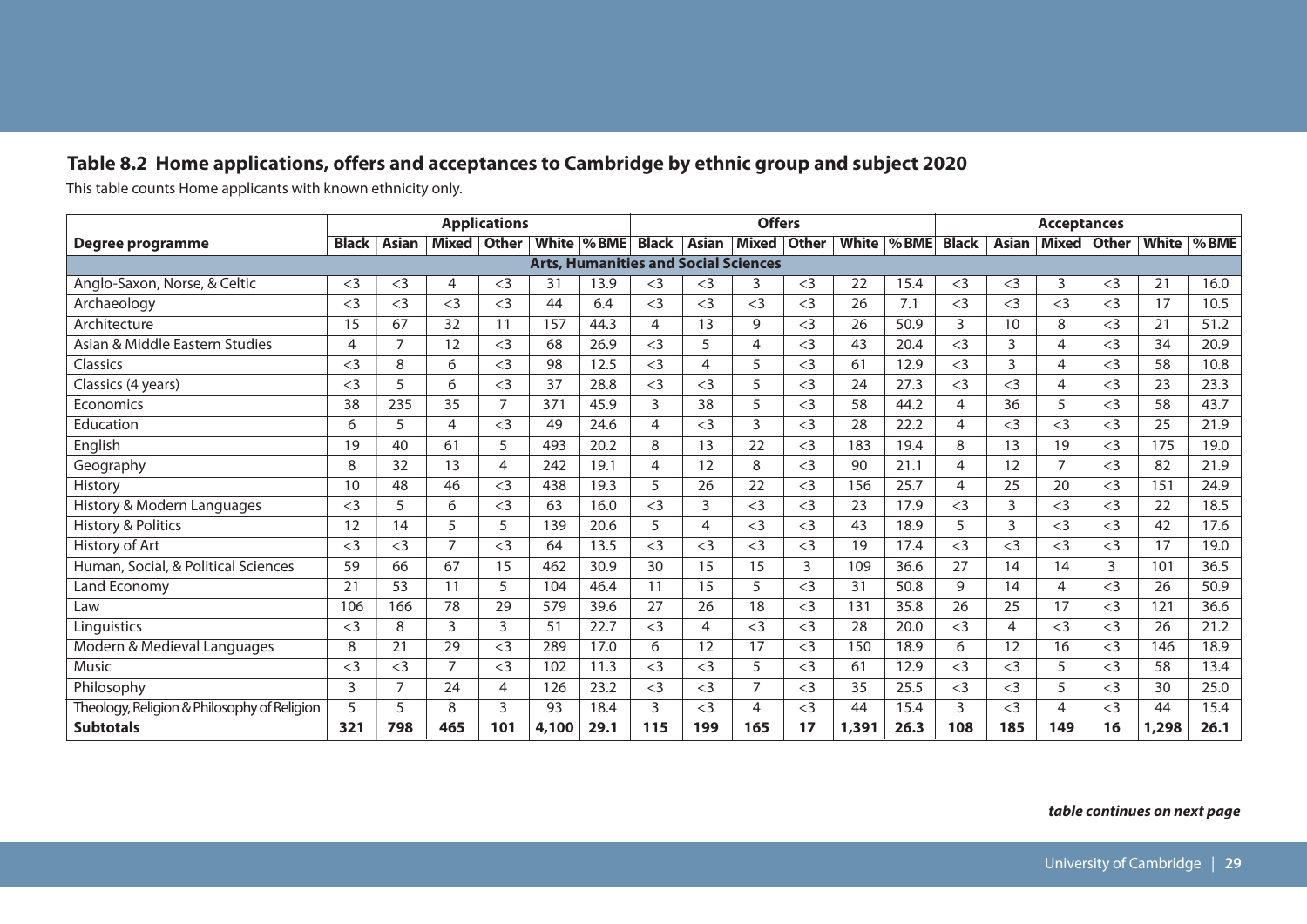| table continued from previous page |  |
|------------------------------------|--|
|------------------------------------|--|

|                                      |              | <b>Applications</b> |              |              |       |             |                 | <b>Offers</b> |       |              |       | <b>Acceptances</b> |              |              |          |              |       |         |
|--------------------------------------|--------------|---------------------|--------------|--------------|-------|-------------|-----------------|---------------|-------|--------------|-------|--------------------|--------------|--------------|----------|--------------|-------|---------|
| Degree programme                     | <b>Black</b> | Asian               | <b>Mixed</b> | <b>Other</b> |       | White % BME | <b>Black</b>    | Asian         | Mixed | <b>Other</b> | White | $\%$ BME           | <b>Black</b> | <b>Asian</b> | Mixed    | <b>Other</b> | White | $%$ BME |
|                                      |              |                     |              |              |       |             | <b>Sciences</b> |               |       |              |       |                    |              |              |          |              |       |         |
| <b>Computer Science</b>              | 44           | 198                 | 57           | 19           | 450   | 41.4        | $\leq$ 3        | 12            |       | $<$ 3        | 46    | 29.2               | $<$ 3        |              |          | $<$ 3        | 43    | 29.5    |
| Engineering                          | 86           | 394                 | 106          | 26           | 778   | 44.0        | 13              | 62            | 20    | 4            | 138   | 41.8               | 12           | 61           | 17       | 4            | 130   | 42.0    |
| Mathematics                          | 16           | 168                 | 51           | า 1<br>∠ ।   | 708   | 26.6        | $<$ 3           | 57            | 21    | 6            | 247   | 25.8               | $\leq$ 3     | 29           |          |              | 111   | 27.5    |
| Medicine                             | 117          | 489                 | 88           | 53           | 445   | 62.7        | 13              | 93            | 19    |              | 125   | 52.1               | 15           | 100          | 19       | 10           | 112   | 56.3    |
| Medicine Graduate Course             | 40           | 72                  | 32           | 20           | 216   | 43.2        | $<$ 3           | q             |       | ∍            | 26    | 40.9               | $<$ 3        | 6            |          |              | 21    | 40.0    |
| Natural Sciences                     | 48           | 284                 | 128          | 25           | .276  | 27.5        | 15              | 63            | 39    |              | 361   | 25.3               | 13           | 59           | 35       |              | 345   | 24.5    |
| Psychological & Behavioural Sciences | 16           | 42                  | 31           |              | 261   | 26.1        | $\leq$ 3        |               | 4     | $<$ 3        | 74    | 10.8               | $\leq$ 3     | 4            | $\leq$ 3 | $<$ 3        | 70    | 7.9     |
| <b>Veterinary Medicine</b>           | 4            | 18                  | 25           |              | 254   | 16.7        | $<$ 3           |               | 12    | $\leq$ 3     | 64    | 21.0               | $\leq$ 3     | 3            | 12       | $<$ 3        | 56    | 22.2    |
| <b>Subtotals</b>                     | 371          | .665                | 518          | 171          | 4,388 | 38.3        | 48              | 304           | 124   | 30           | 1,081 | 31.9               | 44           | 273          | 103      | 26           | 888   | 33.4    |
| <b>Totals</b>                        | 692          | 2,463               | 983          | 272          | 8,488 | 34.2        | 163             | 503           | 289   | 47           | 2,472 | 28.8               | 152          | 458          | 252      | 42           | 2,186 | 29.3    |

This table groups applicants'declared ethnicity into broader categories, as illustrated below, and all raw figures less than three are suppressed (indicated as'<3').

| <b>Ethnicity</b>                     | <b>Ethnic group</b> |
|--------------------------------------|---------------------|
| Black or Black British - Caribbean   |                     |
| Black or Black British - African     | <b>Black</b>        |
| Other Black background               |                     |
| Asian or Asian British - Indian      |                     |
| Asian or Asian British – Pakistani   |                     |
| Asian or Asian British – Bangladeshi | Asian               |
| Chinese                              |                     |
| Other Asian background               |                     |

| <b>Ethnicity</b>                  | <b>Ethnic group</b> |
|-----------------------------------|---------------------|
| Mixed – White and Black Caribbean |                     |
| Mixed – White and Black African   | Mixed               |
| Mixed – White and Asian           |                     |
| Other mixed background            |                     |
| Arab                              | Other               |
| Other ethnic background           |                     |
| White                             | White               |
| Gypsy or Traveller                |                     |

The figures exclude a comparatively small number of applicants who chose not to declare their ethnicity, for reasons of space.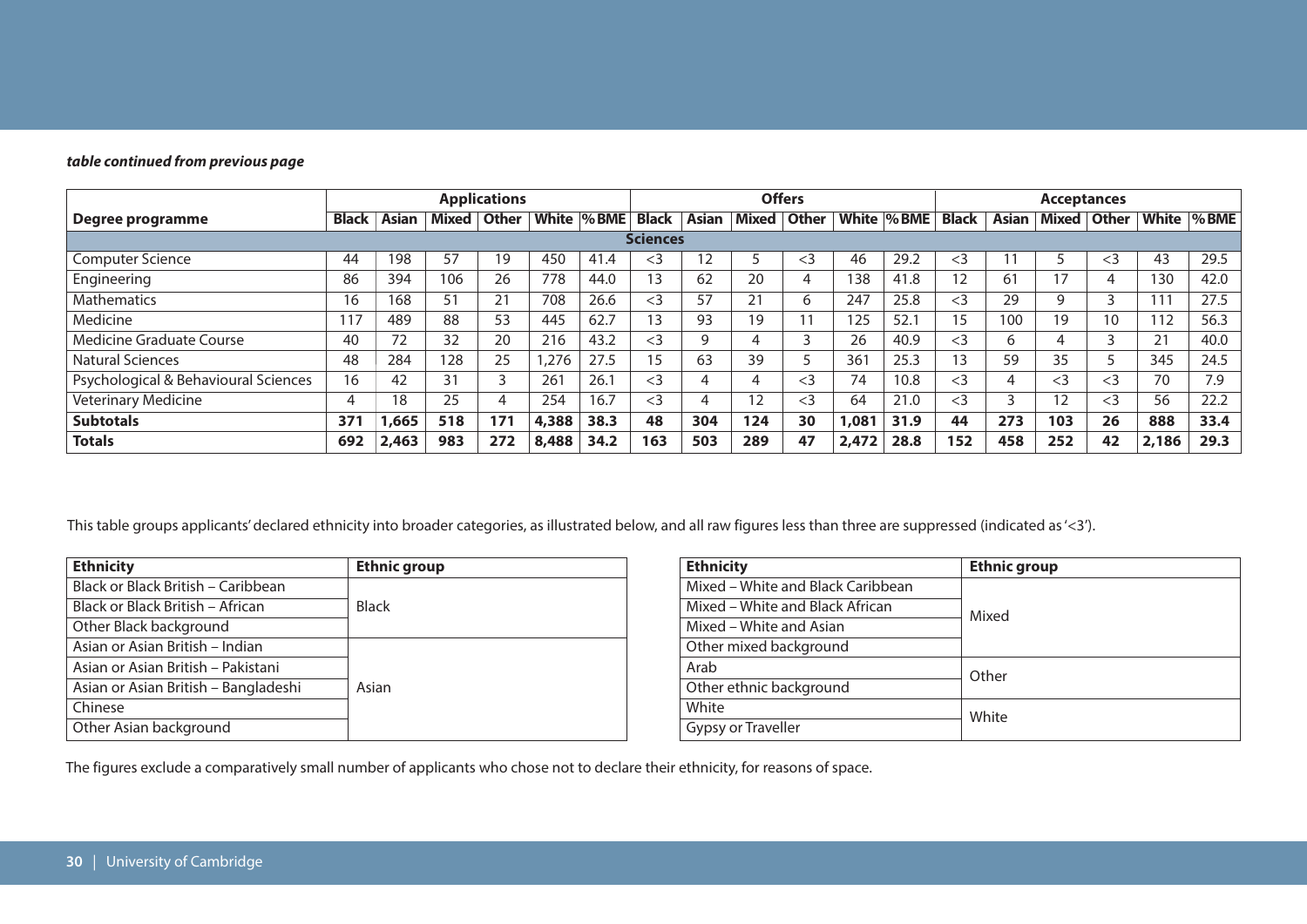## **Table 9.1 Applicants, offers and acceptances to Cambridge by disability 2020**

This table counts all applicants, regardless of domicile.

|                                                                  |        | <b>Applicants</b> |       | <b>Offers</b> | <b>Acceptances and success rates</b> |       |                  |  |
|------------------------------------------------------------------|--------|-------------------|-------|---------------|--------------------------------------|-------|------------------|--|
| <b>Disability</b>                                                | No.    | $\%$              | No.   | $\%$          | No.                                  | $\%$  | Success rate (%) |  |
| Autistic spectrum disorder or Asperger's Syndrome                | 183    | 0.9               | 55    | 1.2           | 39                                   | 1.0   | 21.3             |  |
| Blind or partially sighted                                       | 21     | 0.1               | 6     | 0.1           | 6                                    | 0.2   | 28.6             |  |
| Deaf or serious hearing impairment                               | 29     | 0.1               |       | 0.1           |                                      | 0.1   | 17.2             |  |
| Long standing illness (e.g. diabetes, epilepsy, heart condition) | 138    | 0.7               | 44    | 0.9           | 33                                   | 0.8   | 23.9             |  |
| Mental health condition                                          | 376    | 1.8               | 90    | 1.9           | 74                                   | 1.9   | 19.7             |  |
| Specific learning difficulty (e.g. dyslexia, dyspraxia)          | 532    | 2.6               | 120   | 2.5           | 106                                  | 2.7   | 19.9             |  |
| Physical impairment or mobility difficulties                     | 45     | 0.2               | 17    | 0.4           | 15                                   | 0.4   | 33.3             |  |
| Other disability or medical condition                            | 232    | 1.1               | 69    | 1.5           | 59                                   | 1.5   | 25.4             |  |
| Two or more of the above                                         | 124    | 0.6               | 25    | 0.5           | 20                                   | 0.5   | 16.1             |  |
| No disability declared                                           | 18,719 | 91.8              | 4.277 | 90.8          | 3,640                                | 91.7  | 19.4             |  |
| <b>Totals</b>                                                    | 20,399 | 100.0             | 4,710 | 100.0         | 3,997                                | 100.0 | 19.6             |  |

This data relates to applicants (who may apply for up to five courses in their UCAS application) rather than the total number of applications made by applicants. Applicants to Cambridge are usually permitted to make only one application to the University in any given year, the sole exception to this rule being those wishing to be considered for both the standard Medicine and Graduate Medicine courses.